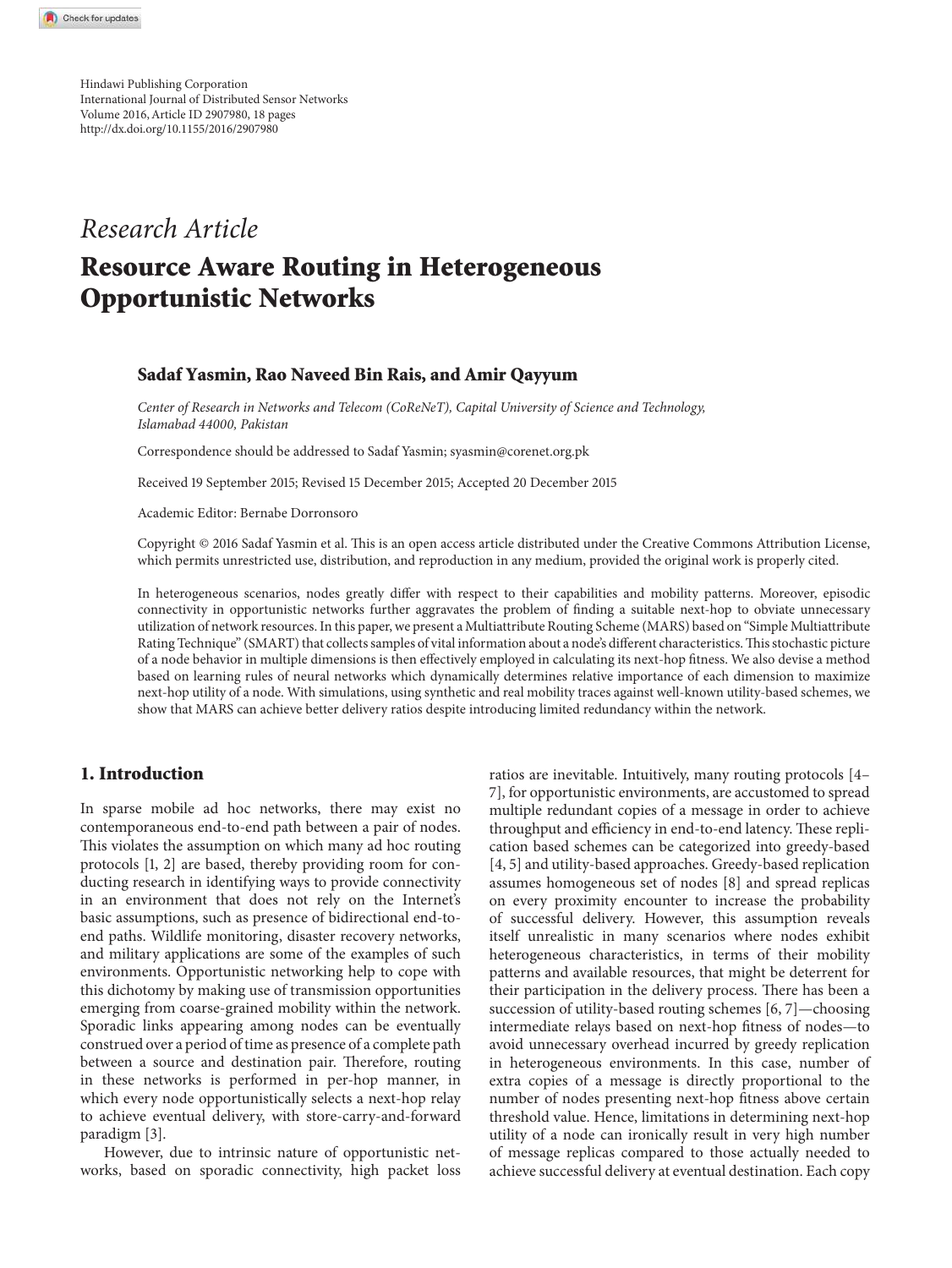consumes energy to transmit along with extra computational resources, thereby leading to suboptimal performance in resource-stringent networks. Number of forwarding tokens, however, can also be assigned to limit message replication [8– 10]. In this case, first encountering nodes meeting the given utility criteria are selected for distribution of tokens at each hop. Hence, correct determination of next-hop fitness of a node becomes more apparent to achieve eventual delivery.

Moreover, the intrinsic nature of utility-based schemes, based on pruning the epidemic distribution tree, makes it inevitable that the majority of the network traffic is carried by only the most suitable nodes, resulting in an unfair load distribution [11]. Intuitively, the utility heuristics based on any single attribute are not sustainable as the inefficiency of the algorithm to get itself cognizant of changing network characteristics can quickly deplete constraint resources in few better nodes.

These problems illustrate the need of a routing protocol that can achieve high delivery rates in resource-stringent environments, along with better load-balancing, despite introducing limited redundancy within the network. With this in mind, in this paper, we present a hybrid utilitybased routing protocol called Multiattribute Routing Scheme (MARS) for opportunistic environments that determines a node's next-hop fitness through an optimized combination of a set of multiple parameters based on "Simple Multiattribute Rating Technique" (SMART) [12]. These parameters can be selected based on destination independent and dependent characteristics of a node to better reflect its suitably as next-hop relay. Moreover, MARS is not based on rigorous forecasting. We devise a method to assign scores to different attributes, like it is done in "Simple Multiattribute Rating Technique" (SMART) [12], based on past history of encounters of a node with other nodes. Further, with MARS, we can assign different number of forwarding tokens to limit number of replicas of a message along with uncontrolled replication.

Routing decisions based on multiple attributes are explored in many routing protocols [13–15] to provide QoS in MANETs. Rank Order [13] and Threshold [14-16] methods are generally used to select a best route when multiple metrics are involved. These techniques generally fail to provide a good compromise on available metrics because of not considering all objectives simultaneously. Moreover, these protocols only work in environments where all potential candidates that is routes are available at the time of making a decision. Analogously, many existing routing protocols for opportunistic networks determine next-hop utility or fitness of a node based on multiple metrics that can be well placed in social-context based or prediction-based utility schemes. Social-context based protocols take into account social ties between nodes while determining next-hop fitness of a node. These schemes are applicable in environments where user profile including name, address, and occupation is attached to every node [17, 18] or they can be well divided into different communities [19–21]. The utility of a node is determined taking into account an increasing match between the context of the node and of destination, as an important parameter. These schemes are beyond the scope of this paper. Instead, we are interested in prediction based utility schemes where next-hop

fitness of a node is calculated based on destination-dependent or destination-independent utility or fitness parameters [8]. Analogous to these schemes, MARS determines destination independent/dependent characteristics of nodes and employs them in calculating their next-hop fitness or utility.

With limited evaluations, an earlier version of the protocol can be found in [22]. We extend that paper with more comprehensive evaluation of MARS against well-known routing schemes using a variety of performance metrics and parameters, and in heterogeneous synthetic and real network environments. Moreover, we propose an adaptive weighting mechanism based on error correction learning which is a widely used technique in neural networks.

Our contributions in this paper and differences from [22] can be summarized as follows:

- (i) Instead of offline normalization by defining an upper limit for each individual attribute, we define a common time window, and with this we describe a new method for dynamic calculation of individual scores within range  $[0 \cdots 1]$ . With this approach, scalability of MARS to add new parameters is improved.
- (ii) An autoweight adaptation mechanism is proposed to dynamically define relative importance of different attributes for maximizing next-hop utility of a node.
- (iii) MARS is thoroughly evaluated against variety of parameters in heterogeneous synthetic and real mobility traces. Moreover, comparison against well-known destination-dependent, destinationindependent, and hybrid utility-based schemes is included to depict a more realistic picture on performance gain achieved through MARS.
- (iv) With offline adjustment of weights and normalization of individual attribute, as done in [22], optimal values can be identified for configuring the protocol to give better performance based on the given scenario. However, realistic results are presented in this paper with dynamic adaptations, as the protocol itself gets cognizant of networking conditions to maximize performance in different scenarios.

Rest of the paper is organized as follows. In Section 2 we present the literature review of some existing routing protocols. Section 3 contains an overview and elaborated description on design of MARS with details on adaptive weighting mechanism. Load-balancing and choosing number of forwarding tokens with MARS are explained in Section 4. Considerations regarding privacy and MARS's computational overheads are discussed in Section 5. Simulation results are presented in Section 6 with conclusion at the end in Section 7.

#### 2. Related Work

In heterogeneous scenarios nodes may differ in terms of their capabilities and moving patterns. In this case, forwarding without considering node's candidacy to contribute in the delivery process may waste network resources with unnecessary overhead [23]. This arises the need to discover better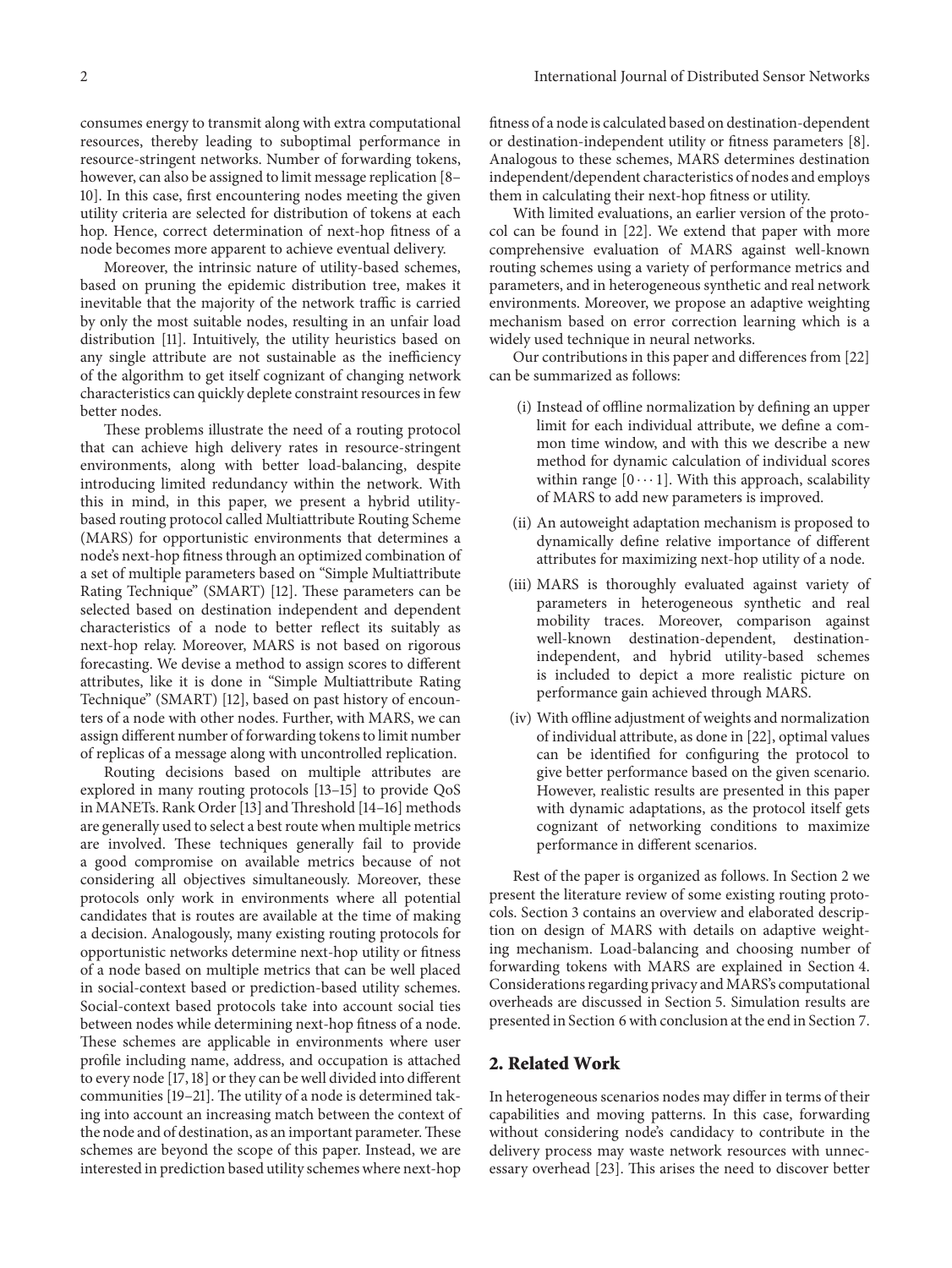relays, in terms of their ability or "utility" to help in delivering a message to its intended destination. In the following, we present a review of well-known existing schemes.

Social-context based utility schemes are applicable in environments where user profile including name, address, and occupation is attached to every node [17–19] or they can be well divided into different communities [19–21]. In this case, utility of a node is determined taking into account an increasing match between the context of the node and of destination. On the other hand, in history/prediction based schemes, every node try to build a partial picture of network topology based on its history of encounters with other nodes. For example, EBR [10] suggests to handover tokens to social nodes having higher rates of encounters with other nodes in the network. Spyropoulos et al. [8], has also exploited sociability of a node as its utility to forward packets.

Most utility-based schemes [6, 7, 9] are generally aimed to characterize future probability of contact with potential destinations by identifying mobility behavior of nodes within the network. Work from Balasubramanian et al. [24] called RAPID routing replicates messages depending on per packet utility functions to minimize specific metrics such as average delay, maximum delay, and number of packets missing the deadline. In RAPID, the utility value assigned to packets is mostly based on intermeeting time between peer nodes. A packet is replicated only if it has high utility value compared to other packets within node's buffer while the fitness of relay node being able to contribute in the delivery process is ignored. A number of schemes use age of last encounter timers along with location information to determine utility of a node [8, 25]. Another utility parameter that is used in a recent study, named interest-tree based routing [26], is defined as users' interests. It is based on the reasoning that people with similar interests often meet frequently. In [27] a node maintains a history table of its visited locations through a global positioning system (GPS). The exchanged history table is then utilized by a node to predict future location of peer. Along with this location, speed stability and future direction are used to calculate a utility metric. If the utility of peer is greater than a defined threshold, it is selected as nexthop for further forwarding the message.

MARS is intrinsically different from these techniques as along with characterizing the mobility, it also considers other stochastic information related to network resources, such as, available free buffer space at different nodes.

A utility model, with buffer and remaining energy at a node along with its social value, is proposed in [28]. This utility value is then used to select ferries among other network participants for message forwarding. However, in this work [28] a global information about present resources within the given network is required to describe the ranking of each node. Calculation of delivery probability based on multiple utility functions, applied on different context information of a node is also explored in CAR [29] and SCAR [30].The composed utility function is calculated using multiattribute utility problem [31]. These protocols require accurate prediction of future value of context information [32]. However, accurate forecasting may not be possible in many mobile scenarios and becomes more appealing in highly heterogeneous network environments where nodes differ greatly in terms of their capabilities, and mobility patterns. In another study [33] a node's delivery capability (NDC) from available energy, speed, and distance from destination is calculated. However, the proposed linear combination [33] lacks a generic solution to involve more than one mutually inclusive attribute pair.

MARS is not based on rigorous forecasting techniques. We devise a method to assign scores to different attributes, like it is done in "Simple Multiattribute Rating Technique" (SMART) [12]. Secondly, the ability to dynamically learn the environment intrinsic to MARS provides the flexibility to make decisions based on available local information, which can certainly improve scalability of the protocol in real world deployments. Moreover, transitive fitness calculation in MARS allows communication between two far apart nodes in highly heterogeneous scenarios. Further, we consider DTN routing as multiresource optimization problem in highly heterogeneous mobile opportunistic networks.

## 3. Multiattribute Routing Scheme (MARS)

3.1. Overview. Multiattribute Routing Scheme (MARS) is a hybrid utility-based replication and forwarding scheme for opportunistic networks. With MARS next-hop selection is based on fitness value of a node to message destination. Every MARS node maintains a contact table which contains its next-hop fitness to so far known destinations. On sporadically emerging links within the network, every node shares its fitness table with its peer after aging its values. The aging mechanism used in MARS is similar to PRoPHET routing protocol [6], which helps in removing stale information about node's next-hop fitness to known destinations in order to avoid misled routing decisions. Message transfer is initiated if node has a message  $m$  in its buffer with pending delivery and decides to forward it based on next-hop fitness value of peer node to  $m$ 's destination (forwarding mechanism is discussed in Section 3.6). We calculate fitness of a node based on multiple parameters such as encounter rate, contact duration, and free buffer space. A simplistic exemplary scenario for calculating next-hop fitness based on multiple node attributes is shown in Figure 1. The key points we want to highlight with the help of this example are the following. First, analogously, in MARS all parameters (represented as  $P_1$ ,  $P_2$ ,  $P_3$  in Figure 1) are considered simultaneously for fitness calculation, and only the node which represent a better trade-off of all considered parameters is selected as next-hop relay. For example, both  $n_1$  and  $n_2$  can be used as next-hop relays for destination  $D_2$ . Secondly, this helps in better load distribution over network resources as it helps in avoiding situations, where only few nodes may bear most of the forwarding overhead due to representing high values in any single attribute (such as number of encounters). Loadbalancing with MARS is explained in detail in Section 4. In MARS, parameter combination consisted of destinationindependent (such as free memory space) and destinationdependent characteristics (such as encounter rate and contact duration) of nodes; it is therefore stated as hybrid utilitybased scheme. We also propose an adaptive mechanism for assigning weights to determine relative importance of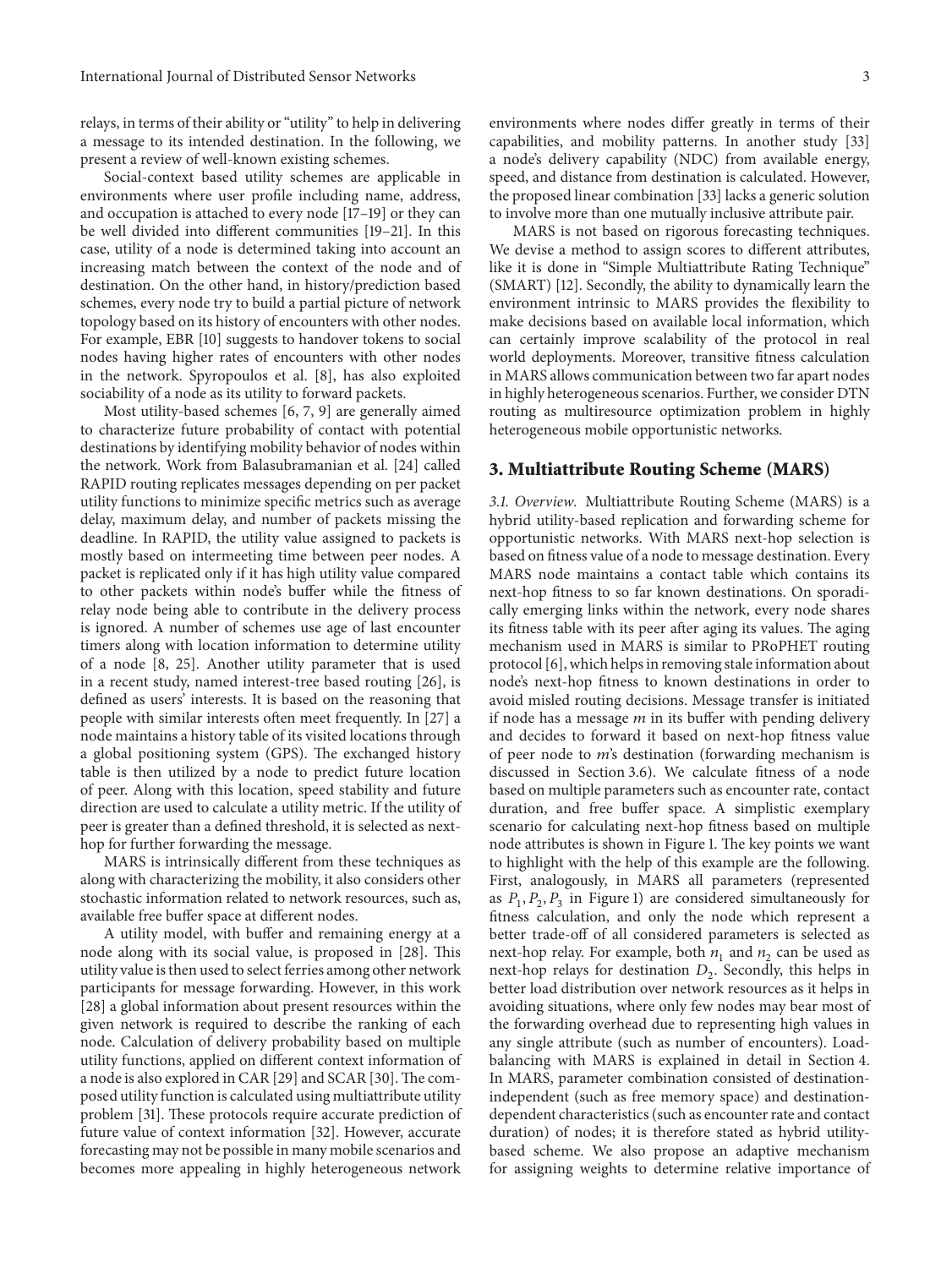

Figure 1: Next-hop fitness based on multiple parameters.

each parameter to form an optimized combination reflecting application and network requirements.

Moreover, in many scenarios it is often useful to limit the number of forwarding tokens to some required value as can be seen in work from Spyropoulos et al. [5]. Therefore, MARS exhibits this flexibility to reduce overhead by assigning number of forwarding tokens with messages. Even when no limit is defined on replication MARS can efficiently steward network resources by taking wise decisions while selecting next-hop nodes. Different symbols used in this paper are defined in List of Frequently Used Symbols.

3.2. Next-Hop Fitness Calculation. In MARS, every node calculates its fitness to serve as next-hop for other nodes within the network, as a function of different metrics based on "Simple Multiattribute Rating Technique" (SMART) [12]. These metrics are carefully selected to represent destinationdependent and destination-independent characteristics of a node. Moreover, every metric is assigned an associated weight to represent its relative importance within an optimized combination. Opportunistic networks are characterized to have uncertain topologies with frequent partitions due to high mobility and heterogeneous capabilities of nodes. Therefore, in order to achieve stability and correctness of opinion about utility of a node, it is important to consider variations in its behavior over a period of time. For this purpose, we introduce a Time Window  $(\Delta T)$  to maintain a limited history of past information, that is, employed in calculating individual score of each attribute. A sample of new information is added on every encounter between two nodes, and interactions older than  $\Delta T$  are removed.

The generalized formula to calculate next-hop fitness at a node  $p$  for a destination node  $q$  is then represented as

$$
F_{(p,q)} = \sum_{i=1}^{n} \left( w_i \times \widehat{S} \left( \mu_{(p,q)}; \Delta T \right)_i \right).
$$
 (1)

Weight  $w_i$  is defined as associated weight of *i*th parameter and its value can vary within range [0, 1]. Moreover, sum of all weights used for different parameters is always equal to 1. This tweaking of weights help us fine tune different network parameters to better calculate next-hop fitness values helping in forwarding a message towards its destination.  $\mu[1 \cdots n]$  are some given independent characteristics of a node  $p$ , such as available free space or average residual energy, and attributes that are correlated with a destination, such as encounter rate or contact duration with node  $q$  that is considered to calculate its fitness as next-hop relay for the latter node. We have shown on *S* to represent change in score of each attribute with respect to time.

In this paper, the metrics which we consider for our calculations are (1) encounter rate  $\widehat{S}(\lambda_{p,q}; \Delta T)$ , (2) contact duration  $(\widehat{S}(\Omega_{p,q}; \Delta T))$ , (3) free buffer space  $(\widehat{S}(\Theta_p; \Delta T))$ , and (4) meeting likeliness ( $\widehat{S}(U_{p,q};\Delta T)$ ). Hence, (1) can be rewritten as follows:

$$
F_{(p,q)} = w_1 \times \hat{S}(\lambda_{p,q}; \Delta T) + w_2 \times \hat{S}(\Omega_{p,q}; \Delta T) + w_3
$$
  
 
$$
\times \hat{S}(\Theta_p; \Delta T) + w_4 \times \hat{S}(\Theta_{p,q}; \Delta T).
$$
 (2)

Here, the Time Window  $\Delta T$  is an important parameter to be defined, so as its width should involve a reasonable set of samples to help in making an educated guess about the dynamic behavior present within the network. Certainly, this can be defined keeping in mind a rough idea about interencounter times within the given network. In this paper, we have used empirically defined values of  $\Delta T$  in different scenarios. However, many experimental studies [34, 35] intend to analyze properties of real and synthetic mobility models, whose findings can provide a better guideline to configure opportunistic forwarding algorithms.

Moreover, attribute scores are real numbers within range [0, 1]; their higher values represent a high probability that node  $p$  can be used as relay for destination  $q$  by other nodes in the network. In the following, we explain in detail calculation of each value.

3.2.1. Estimate of Contact Duration. We define  $\widehat{S}(\Omega_{p,q}; \Delta T)$ as the estimate of time duration; the two nodes stay in each other's vicinity. Intuitively, its high value results in high nexthop fitness of  $p$  to  $q$ , as it allows large data exchanges between two nodes.

Mobile nodes in an opportunistic network may occasionally come close in each other's vicinity, remain connected for a period of time, and then move apart in different directions. This connected period between the two corresponding nodes is called a contact duration. If we take  $t_1$  as the time of contact between  $p$  and  $q$ , and  $t_2$  as the time when the two nodes depart from each other's transmission range, then Contact Duration  $(c)$  is defined as follows:

$$
c = \min\left\{\Delta T, t_2 - t_1\right\}.
$$
 (3)

This maximum threshold on contact duration is defined to avoid long-term neighborhood problem [9]. In case a contact remains for an indefinitely large time, an update on contact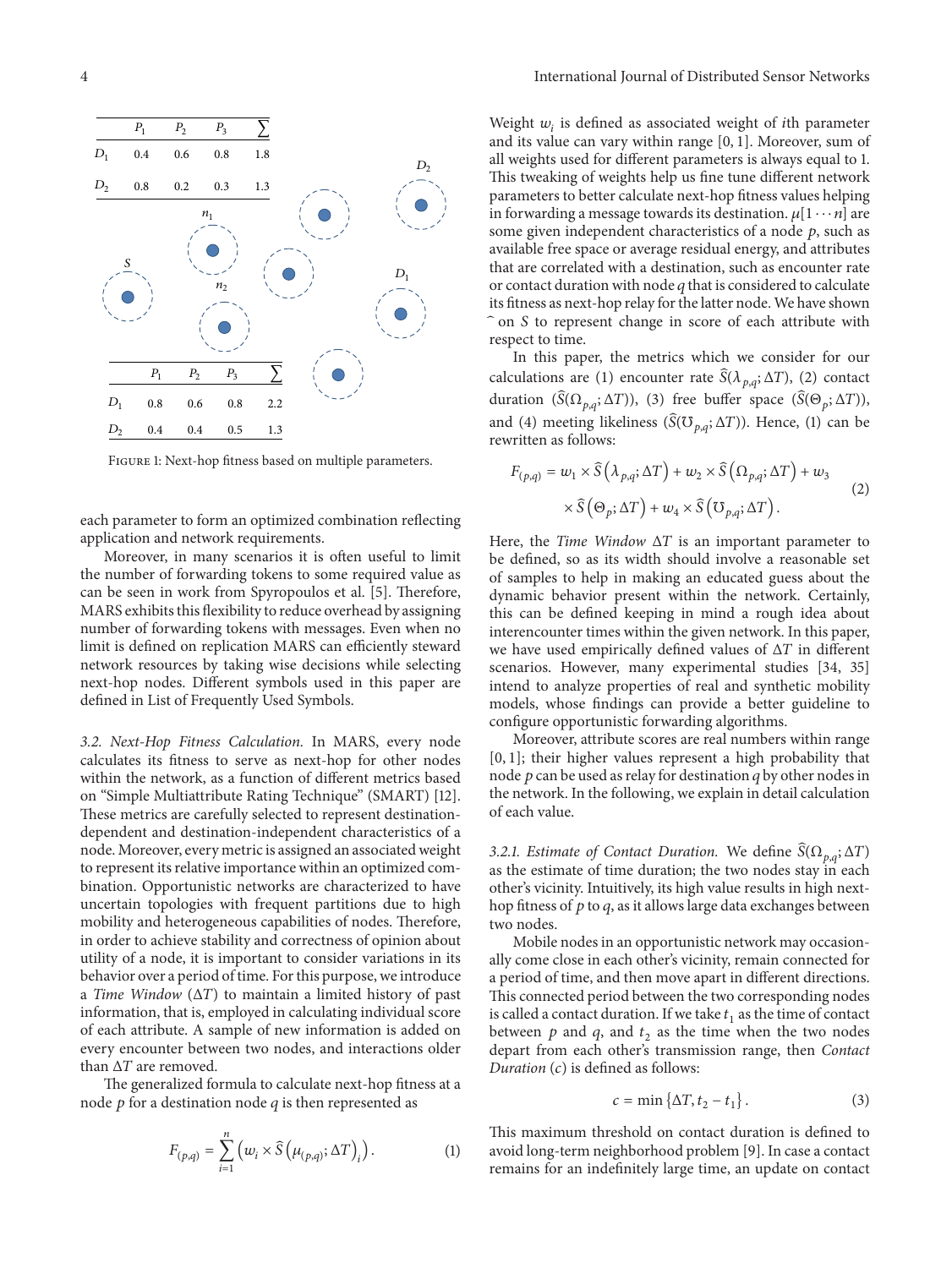duration information is made on every  $\Delta T$  time, and the two nodes recalculate their next-hop fitness to each other.

$$
\Omega_{p,q} = \{t \longmapsto c \mid (4)
$$

 $t$  is time of contact and  $c$  is duration of the contact}.

Then, on every contact between  $p$  and  $q$ ,

$$
\Omega_{p,q} = \Omega_{p,q} \cup \{t \longmapsto c\}.
$$
 (5)

Next, we calculate an exponential moving weighted average  $(\widehat{Y}(\Omega_{p,q}))$  of all contact duration samples within interval  $\Delta T$  as follows:

$$
\widehat{Y}\left(\Omega_{p,q}\right)
$$
\n
$$
= \frac{\sum_{i=1}^{\left|\Omega_{p,q}\right|} \text{dom}\left((t \longmapsto c)_{i}\right)^{*} \times \text{ran}\left((t \longmapsto c)_{i}\right)^{\dagger}}{\sum_{i=1}^{\left|\Omega_{p,q}\right|} \text{dom}\left((t \longmapsto c)_{i}\right)},
$$
\n(6)

where  $t \mapsto c \in \Omega_{p,q}$  (\* domain of the *i*th pair  $t \mapsto c$  of set  $\Omega_{p,q}$ ) († range of the *i*th pair  $t \mapsto c$  of set  $\Omega_{p,q}$ ).

Taking weighted average this way helps recent behavior of nodes to have a higher influence while calculating estimate of contact duration, as high weights in terms of time are assigned to the latest activities.

$$
T = \begin{cases} 0 & \text{if } \Theta \ge \max \text{ for } \\ \Delta T & \text{if } \Theta < \max \text{ for } \\ \text{time } (\Theta \ge \max) - \text{time } (\Theta < \max) & \text{Otherwise.} \end{cases}
$$

Now, an estimate of contact duration between two nodes  $p$  and  $q$  can be calculated as follows:

$$
\hat{S}(\Omega_{p,q}; \Delta T)
$$
\n
$$
= \begin{cases}\n\frac{\hat{Y}(\Omega_{p,q}) \times |\Omega_{p,q}|}{\Delta T} & \text{if } (\hat{Y}(\Omega_{p,q}) \times |\Omega_{p,q}|) \ge \Delta T\n\end{cases}
$$
\n
$$
(7)
$$
\nOtherwise

if we consider a scenario, where two nodes have small interencounter time and often meet each other for short duration, within time window  $\Delta T$ . Then it is possible to have a small weighted average due to short individual contact periods, despite remaining connected with each other most of the time. In order to avoid such behavior, we multiply the calculated weighted average with the size of the set  $\Omega_{p,q}$  before normalizing with the time window. Contact duration plays very important role while determining next-hop fitness of a node. A large estimate on contact durations between two nodes represents that they stay in each other's vicinity most of the time. Therefore, they can better be used as relays for each other.

3.2.2. Estimate of Free Buffer Space.  $\widehat{S}(\Theta_p;\Delta T)$  is defined as the estimate of time; free buffer space is available at relay node *. High value represents that node*  $*p*$  *has enough free space in* its buffer to relay messages most of the time. Node  $p$  reads its occupied-buffer defined as Θ at regular intervals to calculate the time  $T$  it takes to get its buffer full:

0 if 
$$
\Theta \ge \max
$$
 for  $\Delta T$  time  
\n $\Delta T$  if  $\Theta < \max$  for  $\Delta T$  time  
\ntime ( $\Theta \ge \max$ ) – time ( $\Theta < \max$ ) Otherwise. (8)

Here, time ( $\Theta$  < max) is the initial time; occupied-buffer was observed less than the maximum buffer value. Then the average time it takes to fill the buffer at node  $p$  is calculated as

$$
AT_{\Theta} = \begin{cases} \frac{1}{N} \sum_{i=1}^{N} T_i & \text{if } i \ge 1\\ \frac{\Delta T}{2} & \text{Otherwise.} \end{cases}
$$
(9)

Here,  $N$  is the total number of calculated samples. A node might get congested due to sudden data flows for some time duration, while its buffer remains free most of the time. Moreover, filling of the buffer sometimes indicates node's willingness and a high feasibility to serve as a next-hop relay. Therefore, the time it takes to fill the buffer should be averaged over a large duration or by considering a reasonable amount of samples. For results in this paper we do not put any limit on number of samples; however, for real time networks that are supposed to be running for long duration a limit on sample size could be defined to better reflect recent activity at a node. Then estimate of time, free buffer space available at a node is normalized as follows:

$$
\widehat{S}_{\text{buff}}\left(\Theta_p;\Delta T\right) = \frac{AT_\Theta}{\Delta T}.\tag{10}
$$

3.2.3. Estimate of Meeting Likeliness.  $\widehat{S}(\mho_{p,q};\Delta T)$  is defined as the probability of time duration in which a contact between two nodes  $p$  and  $q$  can occur. High value indicates larger time duration within which the two nodes can meet, thereby resulting in high next-hop fitness of node  $p$  to  $q$ . A rigorous definition of meeting times between two nodes can be found in [36]. For calculating an estimate of meeting likeliness between *p* and *q* we first define a set  $\mathcal{O}_{p,q}$ , similar to  $\Omega_{p,q}$ described earlier in Section 3.2.1, which contains samples of interencounter times between two nodes paired with contact time within time window  $\Delta T$  as follows:

$$
\mathcal{O}_{p,q} = \{t \longmapsto e \mid (11)
$$

 $t$  is time of contact and  $e$  is inter-encounter time}.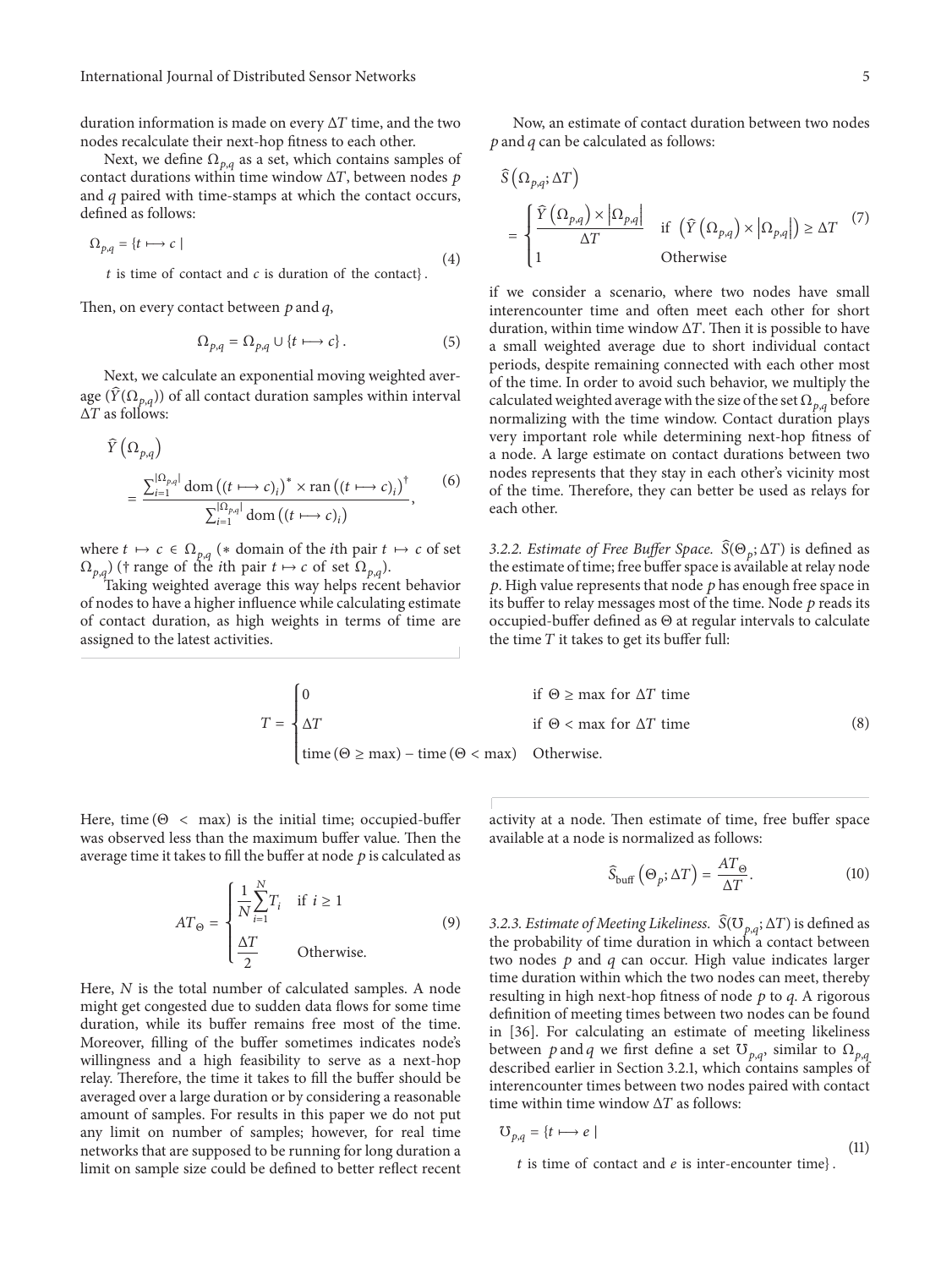

Figure 2: Representation of encounter window and encounter count.

Similarly, on every contact between  $p$  and  $q$ ,  $U_{p,q}$  is updated as follows:

$$
\mathcal{O}_{p,q} = \mathcal{O}_{p,q} \cup \{t \longmapsto e\}.
$$
 (12)

Here,  $e$  is calculated as

$$
e = \begin{cases} \min{\{\Delta T, t\}} & \text{if no. of encounters = 1} \\ t - t_1 & \text{if no. of encounters > 1,} \end{cases}
$$
(13)

where  $t_1$  is the last connection down time of nodes  $p$  and  $q$ and  $t$  is current connection time.

Next, we define an exponential moving weighted average  $\widehat{Y}(\mathbb{U}_{p,q})$  of all interencounter time samples present within the set  $\overline{\mathfrak{O}}_{p,q}^{\mathfrak{O}}$  as follows:

$$
\widehat{Y}\left(\mathbf{U}_{p,q}\right)
$$
\n
$$
= \frac{\sum_{i=1}^{|\mathbf{U}_{p,q}|} \operatorname{dom}\left((t \longmapsto e)_i\right)^{\dagger} \times \operatorname{ran}\left((t \longmapsto e)_i\right)^{\dagger}}{\sum_{i=1}^{|\mathbf{U}_{p,q}|} \operatorname{dom}\left((t \longmapsto e)_i\right)},\tag{14}
$$

where  $(t \mapsto e)_i \in U_{p,q}$ . (‡ domain of the *i*th pair  $t \mapsto e$  of set  $\mathcal{U}_{p,q}$ ) (§ range of the *i*th pair  $t \mapsto e$  of set  $\mathcal{U}_{p,q}$ ). Now, an estimate of interencounter time between two nodes  $p$  and  $q$ can be defined as

$$
\widehat{S}_{\text{int-enc}}\left(\mathbf{U}_{p,q};\Delta T\right) = \begin{cases} \frac{\widehat{Y}\left(\mathbf{U}_{p,q}\right)}{\Delta T} & \text{if } \widehat{Y}\left(\mathbf{U}_{p,q}\right) \leq \Delta T\\ 1 & \text{Otherwise.} \end{cases}
$$
(15)

Average interencounter time is usually calculated by dividing the sum of intercontact times by total number of encounters [37]. In this way, all interencounter times are assigned equal weights. However, we say that, by taking a running weighted average, recent behavior of node movements can better be depicted. Next, we can calculate meeting likeliness between two nodes  $p$  and  $q$  as

$$
\widehat{S}\left(\mathbf{U}_{p,q};\Delta T\right) = 1 - \widehat{S}\left(\mathbf{U}_{p,q};\Delta T\right). \tag{16}
$$

3.2.4. Estimate of Rate of Encounter. Every node  $p$  maintains an encounter count  $\beta_{p,q}$  of its encounters with node q within time interval  $\Delta T$ . Along with this it also maintains an encounter counter  $\lambda_{p,q}$  of all its encounters with node q. The difference between these two parameters is shown in Figure 2.

Next, if we take  $\delta$  as size of the time window  $\Delta T$ , we can calculate an estimate on rate of encounter between two nodes  $p$  and  $q$  as follows:

$$
\widehat{S}(\lambda_{p,q}; \Delta T) = 1 - \left(1 - \left(\frac{\lambda_{p,q} + \beta_{p,q}}{\lambda_{p,q} + \delta}\right)\right)^{\lambda_{p,q}}.\tag{17}
$$

This way, an estimate on encounter rate of two nodes gradually increases over time. We can see that size of the time window should be reasonably large to represent moving behavior of two nodes. On the other hand, by including the encounter counter of previous contacts, we can have a smooth impact of rate of encounter on determining the overall utility of a node.

3.3. Weight Assignment. When we calculate next-hop fitness of a node based on multiple attributes, determining relative importance of each dimension becomes very important. By efficiently adjusting different weights assigned to different dimensions, an optimized combination can be formed to calculate next-hop fitness reflecting underlying network characteristics. For example, if there are large interencounter times among nodes within the network, high weight can be assigned to contact duration and available resources at nodes in order to have next-hop fitness of nodes be consistent with network conditions. Adaptive weight assignment to different attributes can result in more educated calculation of next-hop fitness of nodes, which help to improve performance in terms of delivery ratio and routing overhead.

The next-hop fitness equation of MARS can be roughly mapped onto a neural network architecture. If we consider that the desired output that is next-hop fitness of a node is 1. Then, we can use error correction learning [38] to adjust weights at a node in order to maximize its next-hop fitness for known destinations. Let  $F_p$  be the set of fitness values of a node  $p$  for known destinations with whom  $p$  had a direct encounter. We then calculate our error function  $\xi(F_p)$  defined as average deviation of fitness values of node  $p$  from desired output, that is, 1, as follows:

$$
\xi\left(F_p\right) = \frac{\sum_{i=1}^{|F_p|} \left(1 - f_i\right)}{|F_p|}, \quad \text{where, } f_i \in F_p. \tag{18}
$$

This average deviation from desired fitness value of a node is back-propagated to adjust individual weights. Next, we define our input parameters at any given node  $p$  as follows: For example, if one of the parameters to calculate fitness of node  $p$ is Estimate Of Contact Duration, then, A is taken as the sorted list of all Estimates Of Contact Durations of  $p$  with nodes to whom  $p$  has a direct fitness value (directly encountered nodes). We can then define our  $n$  input parameters as follows:

$$
X_i = \text{Median}\begin{pmatrix} A_i \end{pmatrix} \quad \forall i \in \{1 \cdots n\} \,.
$$
 (19)

Before taking median, we first, age all values within set  $A_i$ with (20). Now we can define weight adaptation at node  $p$  in Algorithm 1.

c (line (3)) is the learning rate and  $\eta$  (line (4)) is the momentum parameter [38]. The momentum parameter helps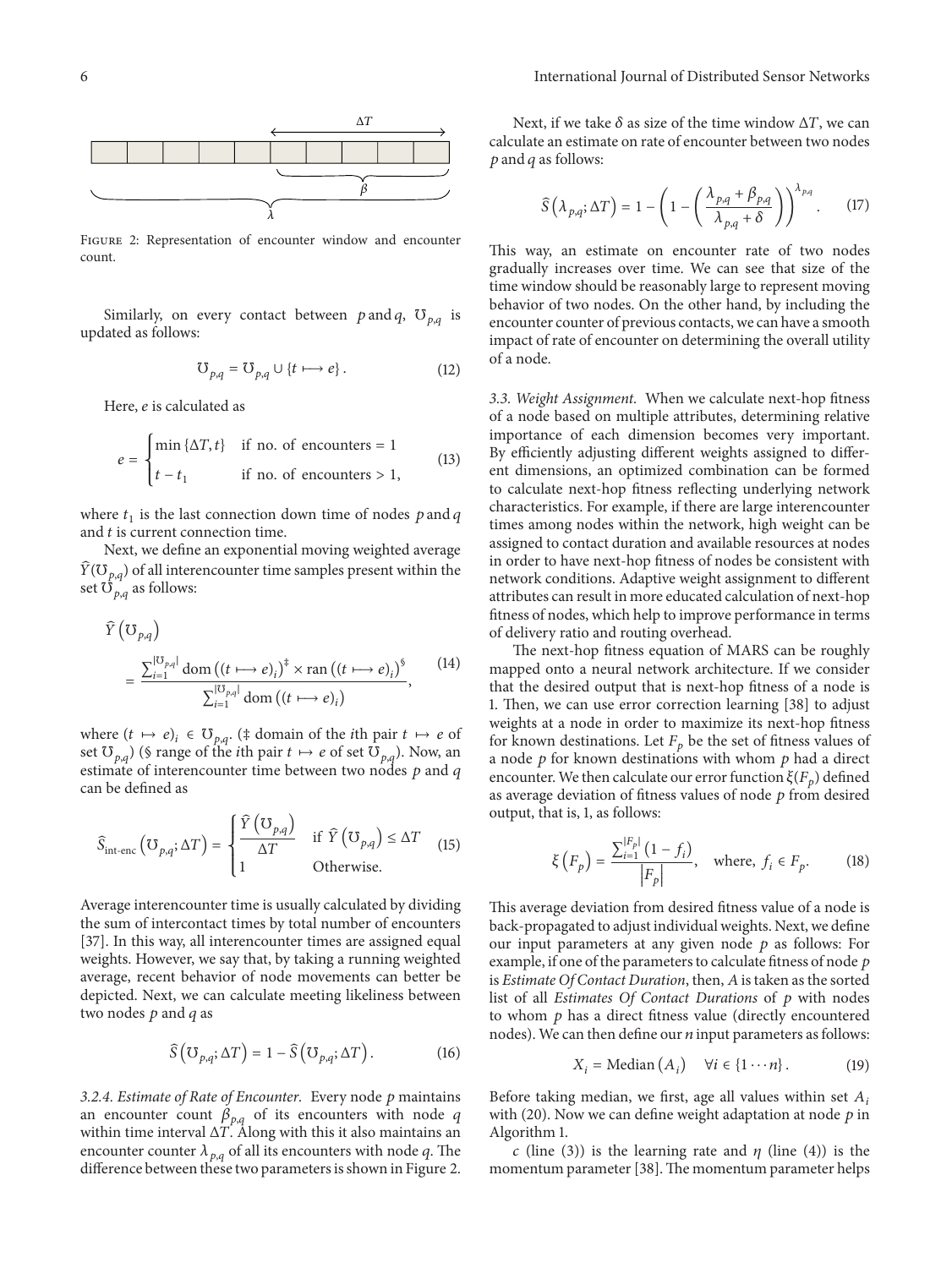

ALGORITHM 1: Weight adaptation at node  $p$ .



FIGURE 3: Mobility scenario for weight adaptation at node  $n_{0}$ .

to improve convergence time of the algorithm and it is usually set to 0.9, as described in [39], by default. The delta change in weight of the *i*th attribute is first derived by multiplying the corresponding value with the error and learning rate (line (3)). Then the new weight is calculated by adding this delta change into old weight value at line (4) as defined in [38]. We have first described in section that in our case the sum of all the corresponding weights must be equal to 1. Therefore, after every update, weights are again normalized to limit the values within the 0-1 range (line  $(6)$ ).

In order to show how learning rate affects weight adaptation at a node, let us take the example of a scenario shown in Figure 3. The two boxes show that  $n_0$  has different kind of mobility patterns with  $n_1$  and  $n_2$ . In Figure 4 weight adaptation for different attributes at  $n_0$  is shown against taking different learning rate values. Here,  $W_D, W_B, W_E$ , and  $W_M$  are corresponding weights of Estimate of Contact Duration, Estimate of Free Buffer Space, Estimate of Rate of Encounter, and Estimate of Meeting Likeliness, respectively,

at node  $n_0$ . We can see that when learning rate is small, there is little variation from the original value at each iteration, and the weights are slowly adapted. Here, it is pertinent to mention that by considering the median value among the available information a sudden significant change in weights can be avoided. However, the weights will be slowly adapted to reflect towards new environment around the node. A, a node obsoletes information older than the given time window, thereby, we can safely opine that weight adaptation can take no longer than  $\Delta T$  to reflect changing network dynamics.

3.4. Aging Mechanism. Opportunistic networks are known to have dynamic typologies and unpredictable moving patterns. Therefore, information regarding mobility behavior of a node recorded at some time instance in past may no longer be valid to guide forwarding decisions. Consequently, it is required to age next-hop utilities on regular intervals in order to reflect onto changing behaviors present in the network and avoid inconsistent decisions. For this reason, we use the same aging mechanism as used in [6] for eliminating stale information from the network. Therefore,

$$
F_{(p,q)_{\text{new}}} = F_{(p,q)_{\text{old}}} \times \gamma^k,\tag{20}
$$

where  $\gamma$  is the aging constant having value between [0, 1] and  $k$  is the time units elapsed since last aging of the fitness value is done.

3.5. Transitive Next-Hop Fitness Calculation. Grasic et al. [6] suggest the effectiveness of transitive property of a routing scheme for opportunistic networks. In many scenarios it is possible that some nodes may never had a direct encounter; one of the examples of such a network can be presence of multiple disjoint communities with only few nodes visiting different regions [6]. In such scenarios, transitive calculation of next-hop fitness helps in forwarding packets towards destination through multiple intermediate hops. However, we believe that transitive next-hop fitness of a node should be comparatively low as compared to direct next-hop fitness values. Next, we define transitive next-hop fitness calculation in MARS with the help of following example scenario:

$$
S \longrightarrow B \longrightarrow M \longrightarrow D. \tag{21}
$$

Here  $B$  calculates its fitness to  $D$  through  $M$  as follows:

$$
F_{(B,D)_{\text{new}}} = \begin{cases} \left[ \frac{\min \{ F_{(B,M)}, F_{(M,D)} \}}{2} \right] & \text{if previously calculated through } M\\ \max \left\{ F_{(B,D)_{\text{old}}}, \left[ \frac{\min \{ F_{(B,M)}, F_{(M,D)} \}}{2} \right] \right\} & \text{Otherwise.} \end{cases}
$$
(22)

The value is divided by 2 at each hop in order to incorporate the effect of uncertainty in opportunistic networks and presence of multiple intermediate forwarding nodes. The node that is multiple hops away from destination will have small fitness value due to division at each hop.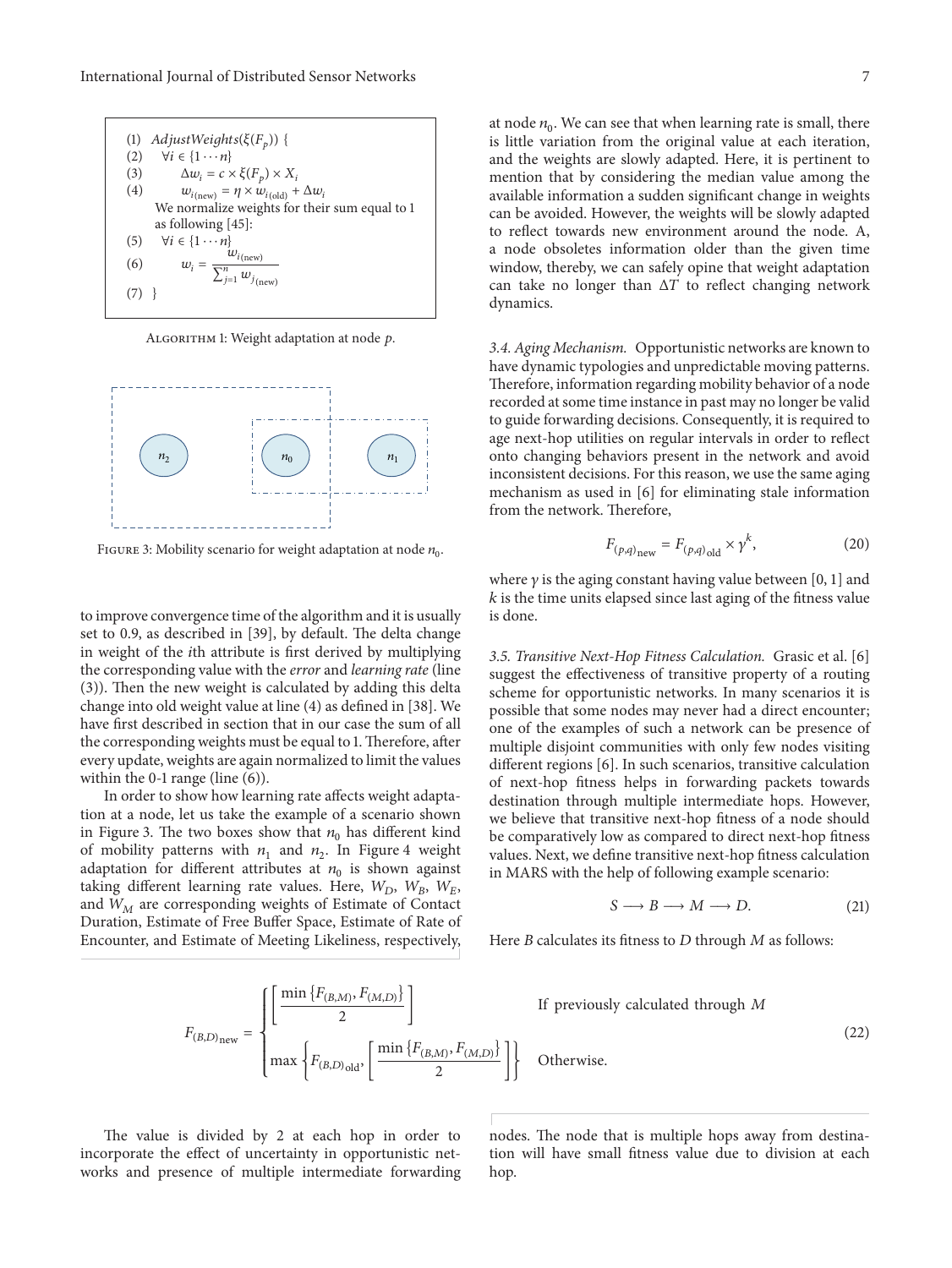

FIGURE 4: Effect of changing learning rate " $c$ " on weight adaptation at node  $n_{0}$ .

3.6. Forwarding Policy. We associate a forwarding threshold with every message on a relay node including source, which is initially set to next-hop fitness value of the current custodian to message's destination. Whenever a copy of the message is forwarded, its associated threshold is updated to nexthop fitness of peer. The forwarding threshold of a message ensures that redundant copies should only be sent to nodes having greater next-hop fitness to destination than the nodes to whom it is previously sent. In this way, we can reduce overhead over the network by restricting message replication only to nodes, presenting themselves as better candidates than the previously selected relays. Moreover, a message threshold is aged using the same mechanism as defined in (20) before comparing with peer's utility value. Further, if a node is connected to two or more nodes at a time, a message is only sent to a node which presents the highest next-hop fitness to destination among currently connected peers.

Moreover, with MARS, we can assign different number of forwarding tokens  $(L)$  in order to limit number of replicas of a message. When no limit is defined, it keeps on replicating the packet to nodes presenting next-hop fitness to destination until (1) message lifetime is expired, (2) it is dropped due to buffer overflow, or (3) it is offloaded to destination node. In following we define behavior of MARS with different number of forwarding tokens.

3.6.1. Single Copy Forwarding. MARS turns into forwarding scheme when only single token is assigned. In this way, every MARS node relinquishes the custody of the message and removes it from its buffer on forwarding it to first encountering node, presenting next-hop fitness to destination higher than the node itself. In this way, only a single copy of the message exists within the network. Although this approach affects performance, simulations show that MARS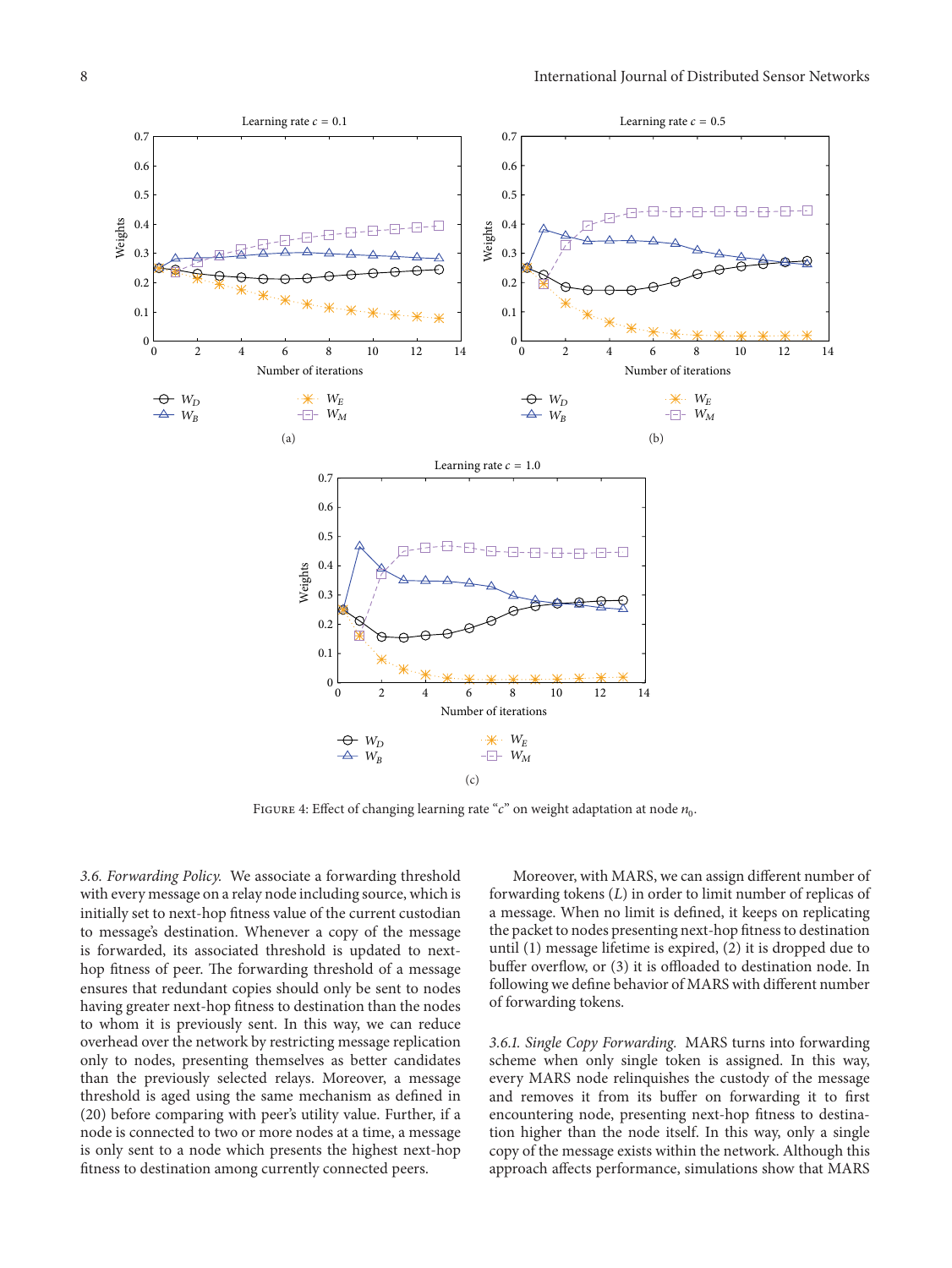is able to achieve comparable delivery rates with single copy forwarding as compared to existing routing scheme.

3.6.2. L-Copy Forwarding. When  $L > 1$ , every node sends  $[L/2]$  copies of a message to peer whose next-hop fitness is greater than the node itself and corresponding forwarding threshold of the message; this is analogous to how  $L$  copies are forwarded in Spray and Wait binary mode [5]. However, here, message transferring is based on utility of a node. When a node is left with only one copy of a message it is forwarded according to single copy forwarding.

## 4. Load-Balancing and Choosing Number of Copies  $(L)$  with MARS

Destination-dependent utility-based schemes imply that messages might be forwarded towards destination through few "better" nodes presenting high next-hop fitness to it based on given utility criteria. Intuitively, it can lead to significant load imbalance in opportunistic networks which can degrade performance in resource-stringent environments. The uneven load distribution results in poorer utilization of total network capacity; secondly, it can quickly deplete resources (e.g., battery drainage) in heavily utilized nodes, which are, ironically, the most vital for long term functioning of the network.

We can extrapolate the effectiveness of using multiple parameters with MARS through the simplistic scenario shown in Figure 5. Consider a network of five nodes with two sources and one destination node. Both sources and destination nodes are stationary while  $n_1$  and  $n_2$  move between source and destination locations. If we consider the case where source decides next-hop nodes based only on number of encounters with destination, then both  $S_1$  and  $S_2$ will send all their packets to  $D$  through  $n_1$ , shown with solid lines in Figure 5, because of high encounter rate between  $n_1$ and D. In this way,  $n_1$  can get congested over some time resulting in message drop due to buffer overflows, while resources available at  $n_2$  are never used. Considering the given scenario, if fitness of a node is based on two parameters such as encounter rate and free space instead of considering only a single attribute, then  $n_2$  node can also be used as intermediate relay by  $S_1$ , due to available free buffer space when  $n_1$  get congested, shown with dotted line in Figure 5. Some studies such as [8, 11] address the issue of load-balancing in opportunistic networks. However, the clear distinction we intend to make here is that the intrinsic nature of MARS, based on using multiple parameters for calculating next-hop fitness of nodes, secondly, dynamic determination of relative importance of each parameter with adaptive weights, helps in effective utilization of network capacity with better load-balancing.

Moreover, the flexibility of allocating number of copies  $(L)$  for a message to be used with MARS can substantially reduce unnecessary transmissions within the network in many scenarios. From this, we can say that selecting a high value of  $L$  to achieve acceptable delivery ratios (network performance) inevitably impact resource utilization. It is reminiscent that minimizing the required copies  $(L)$  may



Figure 5: Example scenario showing effectiveness of using multiple parameters in path selection.

serve to induce traffic loads; a given network is capable of handling without impacting its performance.

MARS is a destination-dependent utility-based scheme that spread  $L$  copies analogous to binary Spray and Wait routing [5]. Nevertheless, when a node is left with only one copy of a message it is forwarded according to single copy forwarding as discussed in Section 3.6. In destinationdependent utility schemes, every custodian of a copy is leveraged to make an educated decision, based on next-hop fitness of a node, to bring forward the packet to destination. Inevitably, every extra copy serves to cope with high packet loss ratios and possibility of wrongly selecting a next-hop relay due to limitations in the given utility function.

Assume  $R$  is the delivery ratio that can be achieved through single copy forwarding with MARS, and  $R_{\text{min}}$  is the minimum delivery ratio required by an application. Let  $\eta$  is the ratio of error in calculating next-hop fitness of nodes. Let  $\ell$  be the packet loss ratio of the network due to congestion at nodes or long term partitions within the network. Then optimization of  $L$  with MARS is expressed in

$$
1 - (1 - R)^L \ge R_{\min}.
$$
 (23)

We adapt the model presented in (23) from [23]. Here, in our case  $R$  can effectively represent magnitude of  $\eta$  and  $\ell$ within the network, as only single copies are sent in the network to survive through error and loss ratios and are finally delivered to eventual destinations.  $R$  might be close to  $R_{\text{min}}$  if  $\eta$  and  $\ell$  are significantly low, and vice versa. From here, we can imply that in any utility-based controlled replication scheme,

$$
L \propto (\eta \times \ell). \tag{24}
$$

Here, we argue that  $\eta$  and  $\ell$  significantly depend on the utility protocol that is in use to route messages. Effective load-balancing to prevent message drops due to overloading available resources and, secondly, intelligent calculation of next-hop utility of nodes considering multiple aspects at a time can substantially reduce these ratios. Hence, delivery  $cost (L)$  to achieve certain delivery ratio is also reduced. We defer the question of selecting optimal copies  $(L)$  with MARS for future work; nevertheless, copies at intermediate hops can be dynamically adapted base on a recent study [37]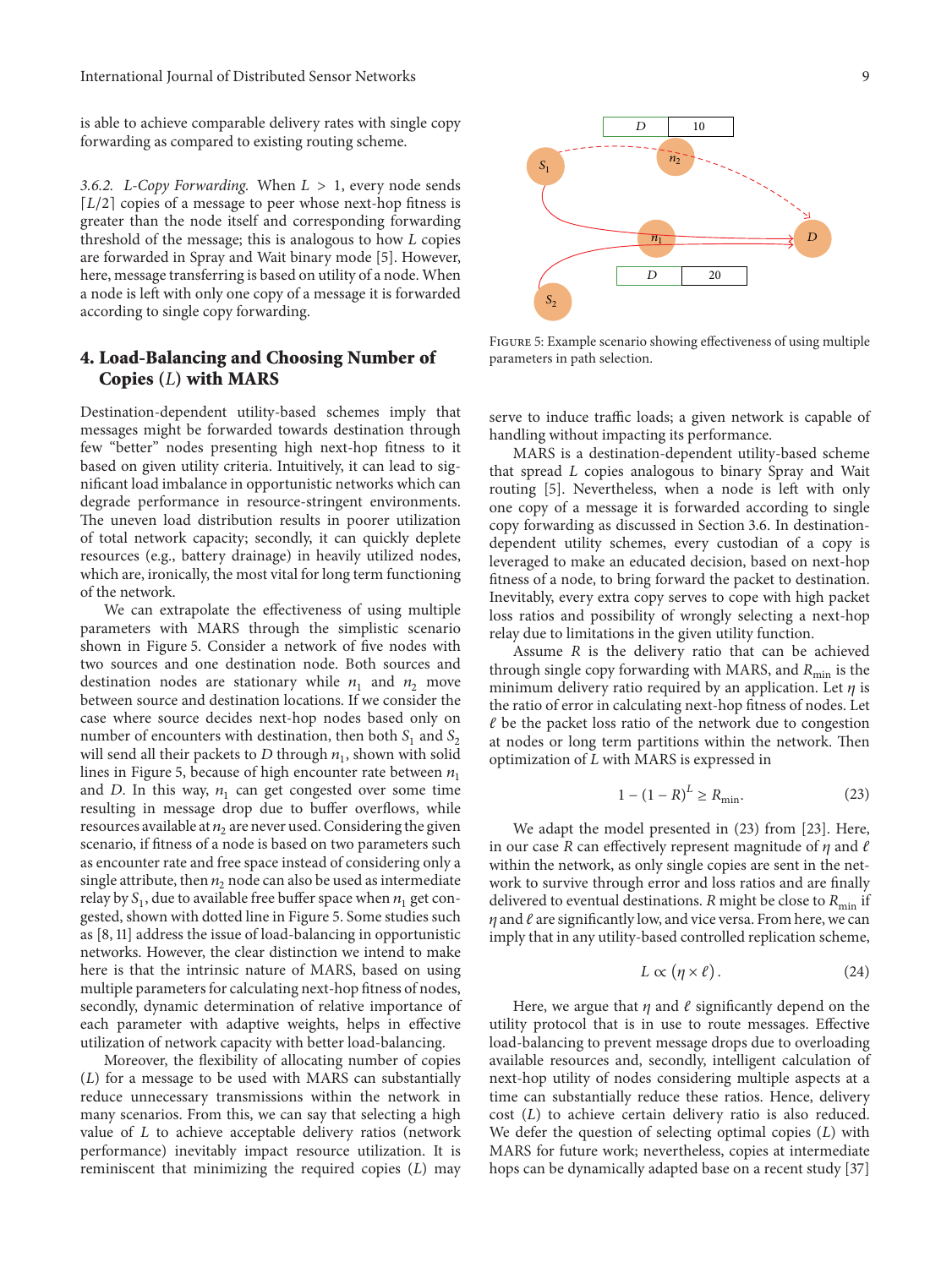where it is selected based on remaining life-time of a message. However, here we assume that the number of copies is set by the application. We have done simulations taking a very low value of  $L$  and simulation results greatly help to elucidate our point that determining next-hop utility of a node in opportunistic networks is a multiobjective function. Moreover, intrinsic benefits of defining a multiattribute utility function along with dynamic adjustment of corresponding weights are twofold; first, it results in educated decisions regarding message carriers; second, it results in effective load-balancing by preventing overloading of precious network resource.

## 5. Other Considerations

As the opportunistic routing schemes tend to make decisions based on an increased knowledge base about the surrounding network, many considerations are needed to be made regarding the involved security and privacy issues along with computational overheads. We intend to address these concerns related to our proposed utility scheme (MARS) in this section.

In this work, we assume that the nodes behave in an altruistic manner and do not intend to maliciously deviate from defined protocol rules. In MARS, calculation of nexthop fitness is based on the principle of mutual interest, and a node is only required to share its utilities with peer in order to help with forwarding messages, while information regarding resources and mobility remains encapsulated. Moreover, to calculate next-hop fitness for peer a node calculates estimates of its own resources and mobility related information, that is, common to both nodes, such as, their encounter rates and interencounter times. Secondly, to calculate transitive fitness through peer, nodes only share their next-hop utility tables, which are also used in taking forwarding decisions, as discussed earlier.Thereby, a node's mobility details with other network participants remain hidden from peer. This helps in ensuring node privacy to facilitate cooperation among nodes. However, it is possible that a node disseminates maliciously defined high utility values in order to attract network data and later drops messages to launch black hole attack. This kind of attack may severely affect single copy variant of MARS, but multicopy MARS routing can potentially overcome this issue, as one of the copies may still be able to reach the destination through benign relays. Handling such attacks independent of the given routing protocol in opportunistic networks is recently discussed in many studies [40, 41]. However, it is pertinent to mention here that in MARS taking the minimum of two values while calculating transitive next-hop fitness as in (22) can avoid polluting the utility tables of neighboring nodes.

Time and space complexity are other two important considerations to be made for deployment in real world situations. Time complexity of calculating an individual score when there are  $n$  given samples in MARS is not more than  $O(n)$ . Secondly, taking the median of an  $n$  sized list according to Blum et al. [42] renders the worst case time complexity for weight adaptation defined in Algorithm 1 to be  $\mathcal{O}(n)$ . Hence, we can safely say that the time complexity of MARS is  $\mathcal{O}(n)$ . Coming to space complexity of MARS,

let us say the sample size, for making an estimate on score of any given attribute, such as contact-duration, is  $n$  within  $\Delta T$  time. As we know, MARS involves multiple parameters that can be categorized into destination-independent and destination-dependent attributes. Certainly, for any destination-independent parameters, time complexity is defined as  $\mathcal{O}(l \times n)$ . However, for destination-dependent attributes it also depends on the number of unique interacting nodes, that is,  $(m)$ . Thereby, for any  $k$  destination-dependent parameters space complexity can be defined as  $\mathcal{O}(m \times k \times n)$ , where  $m$  can grow up to the size of the network. Hence, the worst case space complexity of MARS is  $\mathcal{O}(m \times k \times n)$ .

## 6. Evaluation and Results

For the evaluation of the protocol we use ONE simulator [43]. We compare MARS with well-known routing protocols such as PRoPHET [6], RAPID [24], EBR [10], SCAR [30], and direct-delivery (DD) routing. For PRoPHET and EBR we use suggested settings in [6] and [10], respectively. In PRoPHET and MARS time unit for aging fitness values is set to 30 seconds that is default value suggested in [6]. We assume full battery at all nodes. Therefore, we set battery level to 1 in SCAR for all the scenarios. In SCAR exchange threshold is set to 0.1 as used in default settings of the simulator.

We set  $\Delta T$  equal to 1 hr in scenario-1 and scenario-3, while it is set to 6 hrs in scenario-2 to cope with high expected delays in real environments. Learning rate  $c$  is set to 1 considering heterogeneous mobility patterns in all scenarios. All parameters are initially assigned equal weights by default, that is, 0.25, as there are four attributes which we consider in this paper.

Performance metrics we use to compare MARS with other schemes are defined below. Here  $M$  is total number of delivered messages and  $M^\prime$  is total number of undelivered messages:

$$
Delivery Ratio = \frac{msgs\_delivered}{msgs\_created},\tag{25}
$$

Overhead Ratio = 
$$
\frac{\text{msgs\_relayed - msgs\_delivered}}{\text{msgs\_delivered}}, \quad (26)
$$

Average Latency = 
$$
\frac{M \cdot \text{latency} + M' \cdot \text{latency}}{\text{msgs\_created}},
$$
 (27)

where

$$
M\_\text{latency} = \sum_{i=1}^{M} \text{receive\_time}_i - \text{creation\_time}_i,
$$
\n
$$
M'\_\text{latency} = M' \times \text{msgTTL}.
$$
\n(28)

6.1. Scenario-1: Simulations with Community-Based Mobility *Model.* In this we take 3 communities within 800 m  $\times$  400 m area. In each community 10 nodes are placed which move with RandomWaypoint mobility model, around 5 attraction points. The mobility model is shown in Figure 6. We assume Bluetooth devices with 10 m range and 250 Kbps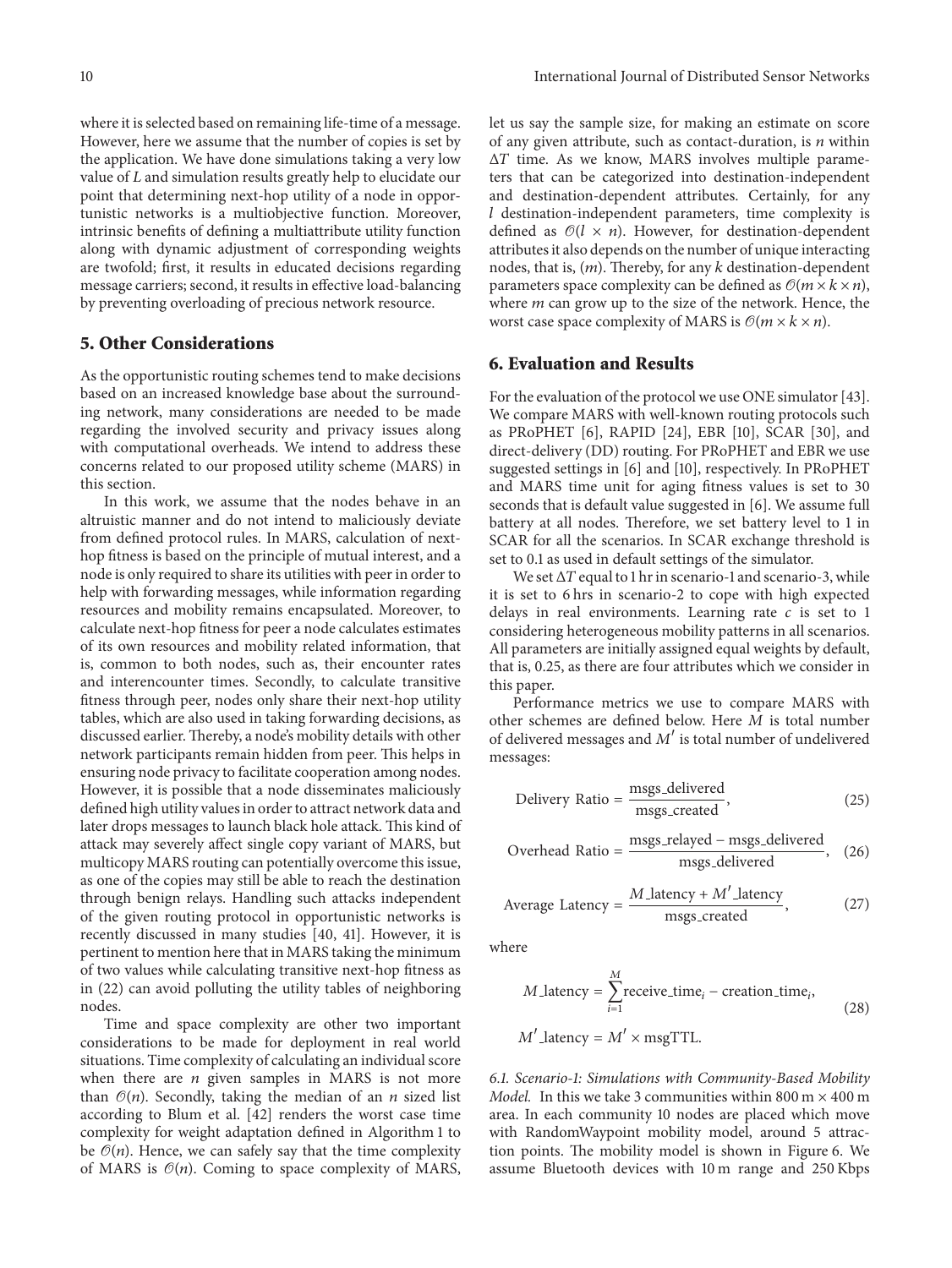

Figure 6: Scenario-1: community based mobility model.



Figure 7: Scenario-1b: comparison of intercommunity and intracommunity delivery ratios.

bandwidth. Buffer size of nodes within the communities is set to 50 MB while buffer size of traveling nodes is set to 100 MB. Simulation time is set to one day with message TTL of two hours. Message size is set to 2 MB, and we run simulations 10 times, each time using different seeds for nodes in each community and traveling nodes. Traffic load is set to 40 msgs/hr with random source and destination pairs unless it is stated. Similarly, six traveling nodes move across different communities unless where it is stated.

6.1.1. Effect of Number of Traveling Nodes. In Figure 8, we investigate the effect of number of traveling nodes across different communities. It is somehow correlated with the level of connectivity within the network. By increasing number of nodes that can travel across communities, the possibility of successful communication between two nodes residing in two different communities also increases. We can see that MARS clearly outperforms other protocols in terms of delivery ratio (Figure 8(a)) and average latency (Figure 8(c)).

Careful selection of next-hop nodes in MARS also helps in maintaining reasonable overhead, which is significantly smaller than PRoPHET and RAPID routing as can be seen in Figure 8(b). Overhead of MARS-L1 and MARS-L5 is higher than SCAR-L5 and EBR-L5 due to increased number of intermediate hops, between a source destination pair, used by the protocol. However, it keeps on decreasing with increased connectivity within the network. Analogously, as expected, average latency of protocols (Figure  $8(c)$ ) also decreases with increased connectivity. SCAR-L5 introduces very small routing overhead and also has almost asymptotic behavior of delivery ratio curve on increasing traveling nodes. From here, we can deduce the effectiveness of calculating transitive next-hop fitness of nodes, by MARS and PRoPHET, in highly heterogeneous mobility scenarios. MARS-L1 is able to achieve comparable delivery rates than PRoPHET routing. Hence, the gap between delivery ratios of MARS and its variants MARS-L5 and MARS-L1 represents that replication introduced by the protocol effectively contributes in increasing performance of the network. Hence, MARS, with the ability to calculate utility based on multiple attributes along with adaptive weighting mechanism, is better able to adapt itself to changing mobility patterns to improve network performance. In some scenarios it is possible that the source forwards all the copies of a message before directly encountering the destination node, which may drop due to congestion at intermediate hops. Therefore, we can see high delivery rates with direct-delivery routing as compared to SCAR-L5 at some points on Figure 8(a).

Figure 7 shows comparison of intercommunity and intracommunity delivery ratios achieved by different protocols when there are with 10 nodes that can travel across different communities. Here, it is clear that MARS and MARS-L5 have highest intercommunity delivery rates despite smaller overhead as can be seen in Figure 8(b). Hence, we can deduce that MARS is better able to identify heterogeneous mobility patterns within the network.

6.1.2. Effect of Traffic Load. It is evident in Figure 9 that MARS is able to sustain high delivery rates (Figure 9(a)) with increasing traffic loads despite small overhead than PRoPHET and RAPID routing (Figure 9(b)). RAPID has slightly high delivery ratio than MARS at low data rates but the protocol is unable to cope with high traffic demands due to large overhead. Introducing limited redundancy in case of MARS and MARS-L5 helps in avoiding large message drops resulting in increased performance in terms of delivery ratio and end-to-end latency (Figure  $9(c)$ ) in resource-stringent environments. EBR-L5 and SCAR-L5 also introduce small overhead as shown in Figure 9(b) but at the cost of high end-to-end latency (Figure  $9(c)$ ) and smaller delivery rates as compared to MARS-L5. Here, we can see that even if the number of forwarding tokens is not associated with messages, MARS does not overload network resources due to careful selection of next-hop relays. The effectiveness of next-hop fitness calculation of MARS is more evident at high data rates as MARS-L1 has similar delivery ratio as compared to PRoPHET, while its delivery rate is significantly higher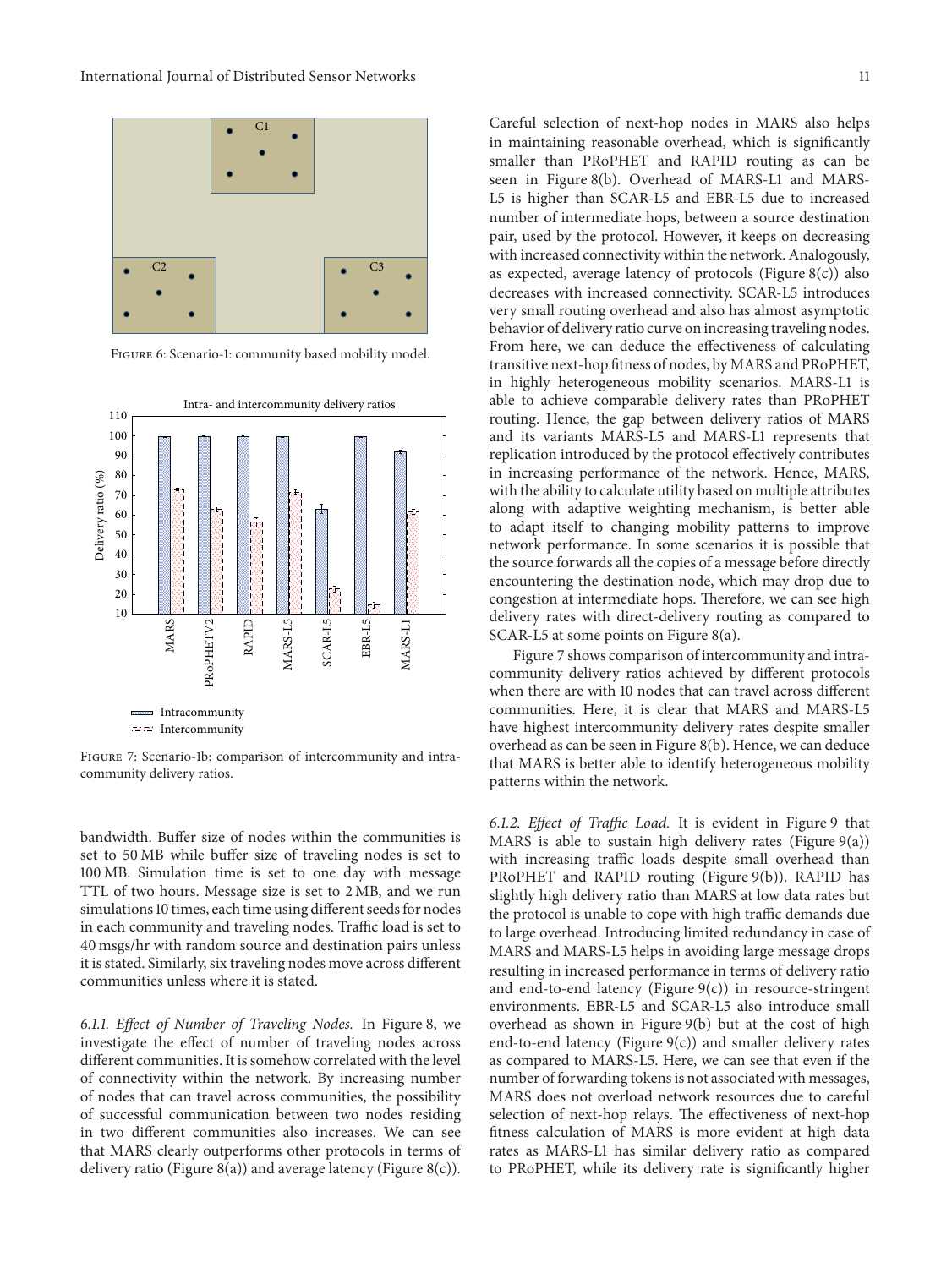

Figure 8: Scenario-1a: comparison of MARS with different number of forwarding tokens, PRoPHET, RAPID, EBR, and SCAR routing against varying traveling nodes across communities in community based mobility scenario.

than RAPID routing. In Figure 9(b) high overhead of MARS-L1 compared to SCAR-L5 and EBR-L5 is due to messages travelling through an increased number of intermediate hops.

6.1.3. Effect of Node Density. In this scenario, there are six traveling nodes, while we increase number of nodes within each community. When we increase number of nodes, the amount of connectivity or chances of frequent encounters between two nodes also increases within the community. With increased density overhead of unlimited replication schemes, that is, PRoPHET and MARS, also increases proportional to number of nodes presenting next-hop fitness to potential destinations. It also increases in case of RAPID routing due to increased number of contact opportunities within the network as can be seen in Figure 10(b). However, we can see that MARS does not greedily occupy increasing network resources, while it still maintains high delivery ratios shown in Figure 10(a). Overhead also increases due to messages traveling through increased number of intermediate hops before they are finally delivered at eventual destination as can be seen in case of MARS-L5 and MARS-L1. Decrease in end-to-end latency can also be observed in Figure 10(c) due to increasing delivery rates and because of chances of somewhat stable paths in dense environments.

Results with RAPID routing at 25 nodes/community are not included due to very large computational time required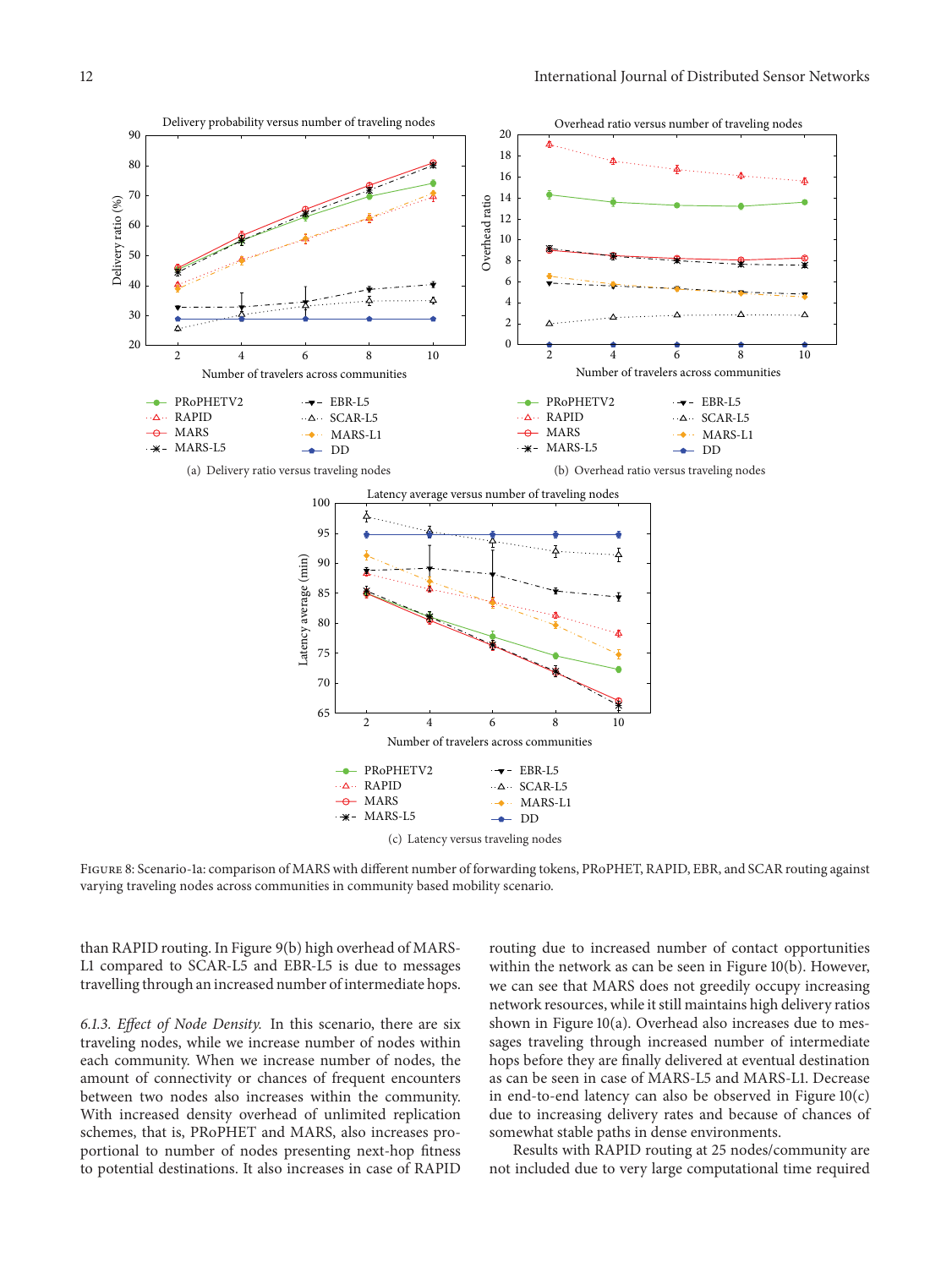

FIGURE 9: Scenario-1c: comparison of MARS with different number of forwarding tokens, PRoPHET, RAPID, EBR, and SCAR routing against varying traffic loads in community based mobility scenario.

by the protocol. As we can see that MARS-L5 shows consistent delivery rates as compared to MARS; hence, a tradeoff can be achieved between acceptable delivery ratios and introduced routing overhead with our scheme, when there are limited resources within the network.

6.2. Scenario-2: Simulations with Real Traces. To evaluate the performance of our scheme on real test-bed traces we used connectivity and traffic traces of N4C deployments in 2010. We thank Grasic et al. [6] for sharing these traces and message creation patterns with us. The N4C project was aimed to deploy DTN systems for providing Internet services to remote areas in Swedish; details about the project can be seen at [44]. These traces are collected from 18 DTN nodes and time duration of these traces is 56 days. One helicopter flight with data mules is scheduled every day and message lifetime is set to 3 days. After analyzing individual interencounter times among node pairs within the given N4C mobility traces, we observe that most of the contacts occur within less than 6 hrs time. In this regard, the interencounter CCDF graph shows a very few percentages more than 12 to 13 hours, where the largest intercontact time is observed to be of 23 days. Therefore, to safely have enough observations, we have taken  $\Delta T$  equal to 6 hrs in this scenario.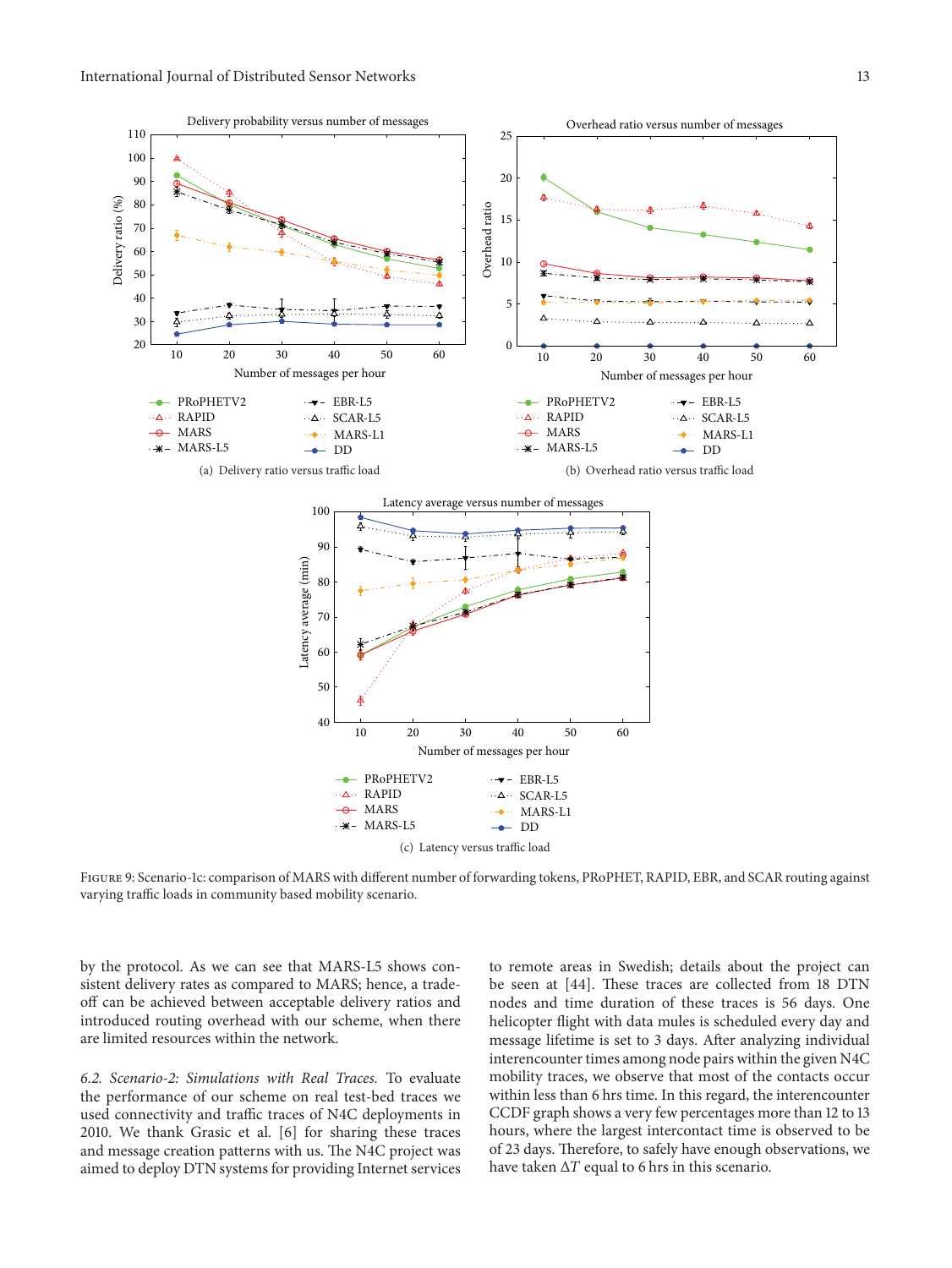

Figure 10: Scenario-1d: comparison of MARS with different number of forwarding tokens, PRoPHET, RAPID, EBR, and SCAR routing against varying node density in different communities in community based mobility scenario.

6.2.1. Effect of Buffer Capacity. In Figure 11 our scheme is compared with other routing schemes against varying buffer sizes with message size fixed to 2 MB. By avoiding congestion due to small routing overhead and intelligent selection of next-hop nodes, delivery ratio of our scheme (MARS and MARS-L5) is higher than all other schemes at small buffer sizes (Figures 11(a) and 11(b)). With increase in buffer size at nodes, capacity of the network to store extra redundant copies is also increased. Therefore, we can observe an increase in delivery ratio, in Figure 11(a), in case of PRoPHET routing, but at the cost of significantly large routing overhead as can be seen in Figure 11(b). Overhead of PRoPHET and RAPID routing in Figure 11(b) keeps on decreasing with

increase in buffer size due to less number of message drops but it is still higher than MARS routing. Delivery rate of EBR and SCAR with 5 tokens almost remains constant at large buffer sizes while, in MARS-L5, due to the ability of scheme to learn changing network behavior, it keeps on increasing with increase in buffer size of network nodes. Despite introducing limited redundancy within the network MARS and MARS-L5 have smaller end-to-end latency as compared to other protocols in Figure 11(c). Chances of congestion at intermediate nodes can be avoided by keeping the overhead at a constant rate. From here, we can infer that better performance can be achieved by introducing limited redundancy into the network, which can survive message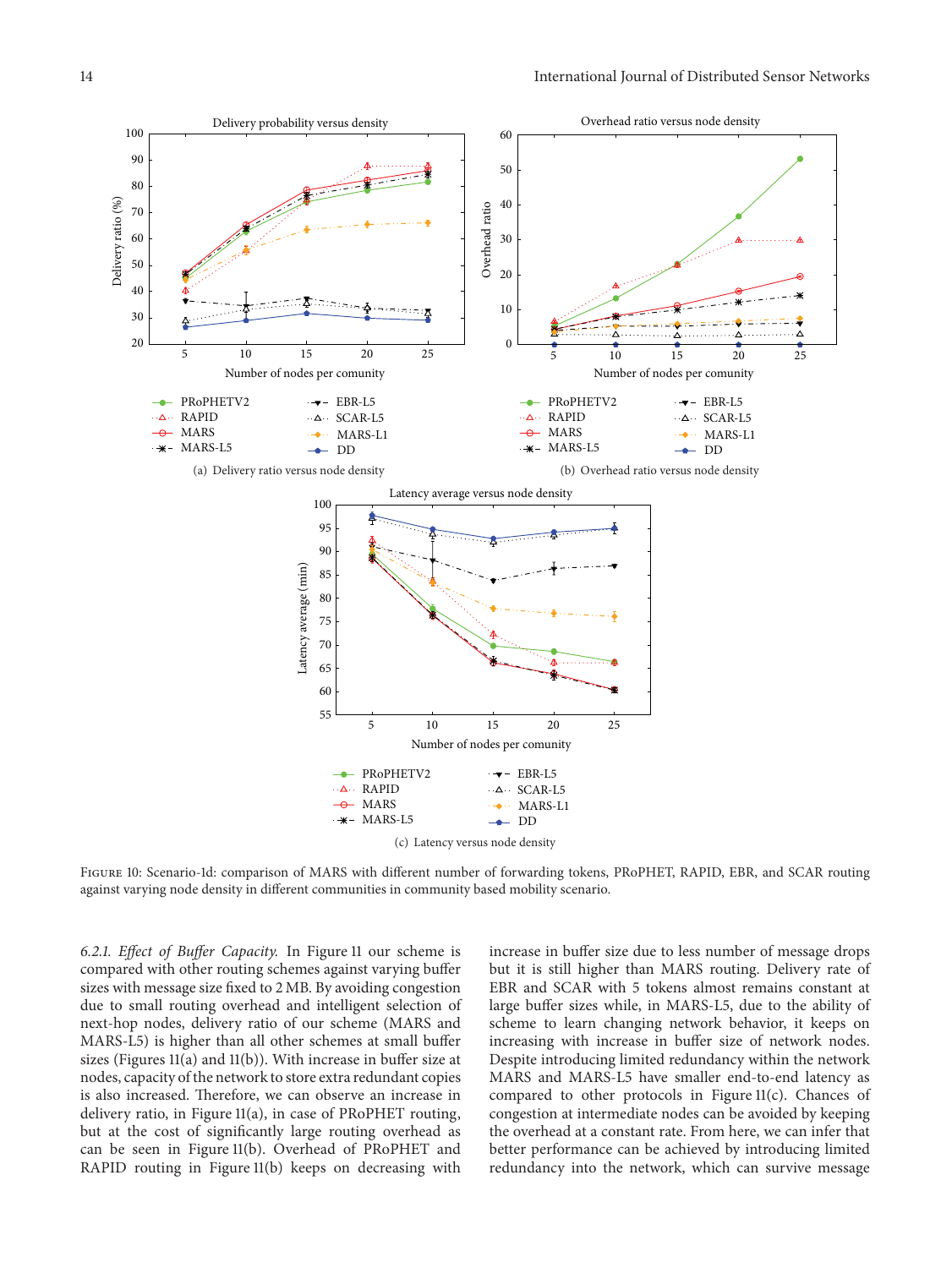

FIGURE 11: Scenario-2: comparison of MARS with different number of forwarding tokens, PROPHET, RAPID, EBR, and SCAR routing against varying buffer sizes in N4C real traces.

drops due to buffer overflows. This is the reason why we can observe higher delivery ratio in case of MARS-L5 as compared to MARS at low buffer sizes.

6.3. Scenario-3: Simulations with Cluster-Based Movement. In scenario-3 we use ClusterMovemnet Model [43] with default settings in ONE simulator for evaluating MARS with other schemes. Simulation time is set to 12 hrs and there are 160 nodes divided into 4 different groups within the network. There are three clusters of nodes and 40 ferries that move

around these clusters to carry data traffic. We run simulations against five different seed values. Messages of size within range 50 k and 150 k are generated after every 25 to 35 seconds randomly choosing source destination pairs. Message lifetime is set to 5 hours. Results against this movement model are shown in Figure 12. Results with RAPID routing are not included in this scenario due to indefinite computational time required by ONE implementation of the protocol.

SCAR-L5 has negligible overhead but with high end-toend latency and delivery ratio slightly less than MARS and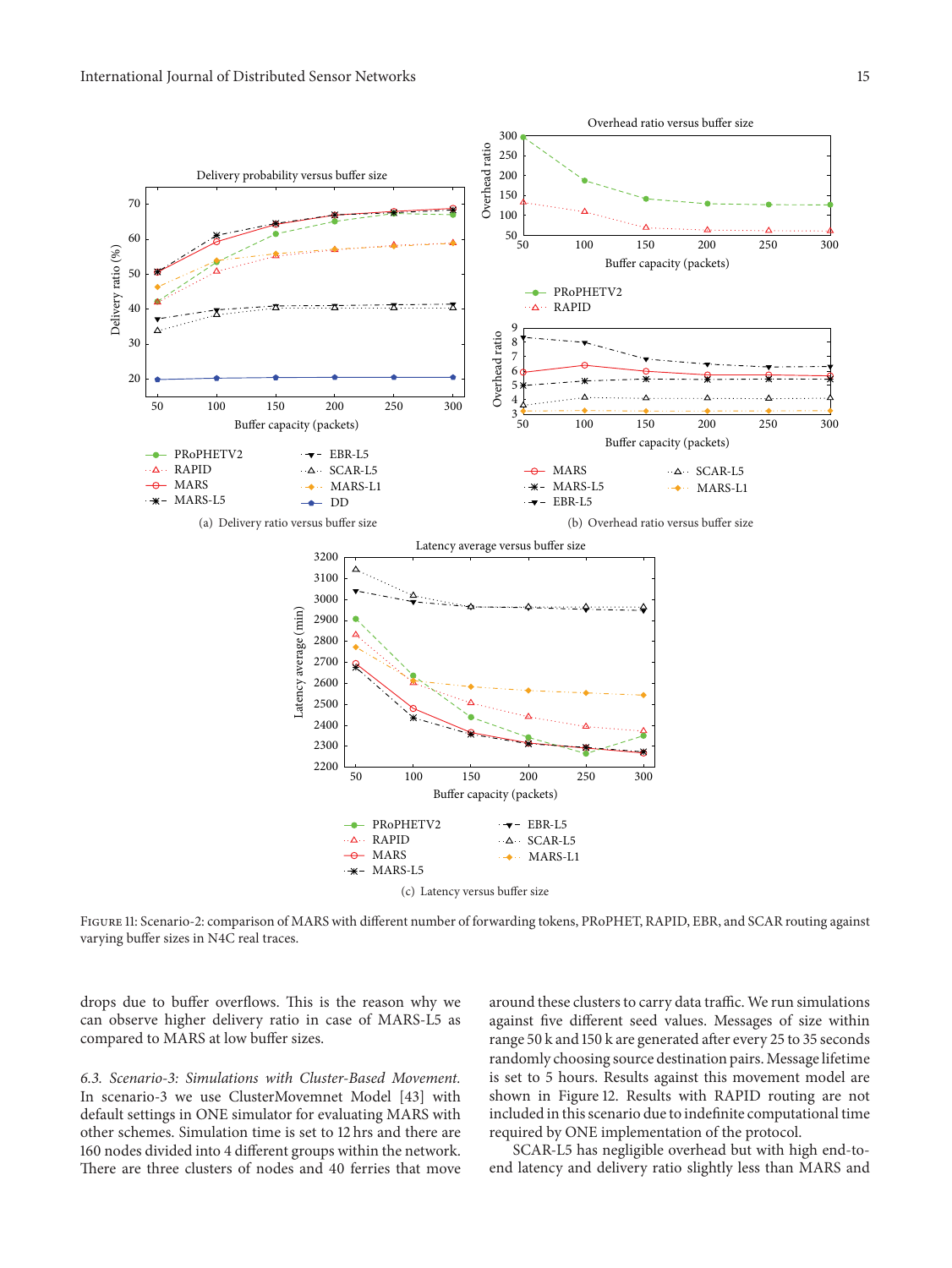

FIGURE 12: Scenario-3: comparison of MARS with different number of forwarding tokens, PRoPHET, EBR, and SCAR routing in clustermovement based mobility model.

MARS-L5 in this case as shown in Figures 12(a) and 12(b), respectively. Overhead of unlimited replication schemes that is PRoPHET and MARS is high due to high density within the network as a large number of nodes present higher nexthop fitness to potential destinations. However, MARS is still able to limit its overhead to a significantly lower value than PRoPHET routing.

MARS-L5 outperform MARS in his case. It has slightly higher delivery ratio than MARS despite introducing limited redundancy, and it still has end-to-end latency comparable to MARS. Hence, it further strengthens our point, and introducing limited redundancy into the network by taking wiser decisions helps in achieving better performance than trying to occupy network resources through greedy replication.

Although only 5 replications of each message are allowed with MARS-L5, but as we have stated that when only single copy is left with a node, MARS turns into forwarding scheme. Hence, some copies may keep on moving within the network until their lifetime is expired. Each transmission contributes in increasing routing overhead. Therefore, overhead of MARS-L5 is higher than 5 in Figure 12(a), although there are only 5 replicas for each message present within the network.

## 7. Conclusion

We present a hybrid utility protocol MARS, in this paper, to support communication in heterogeneous opportunistic networks. MARS considers both destination-dependent and destination-independent attributes of a node and employs them in calculating its next-hop fitness. We show, with simulations, using synthetic and real mobility trace, that fitness value calculated in this way can help in taking wiser decisions regarding forwarding of a message towards its eventual destination. MARS is based on SMART as in sparse heterogeneous environments accurate forecasting of future behavior of a node might not be possible. Likewise, we devise a general mechanism to calculate relative score of each dimension considering samples collected over a finite time interval  $\Delta T$ . Here, we have used empirically defined values of  $\Delta T$ . However, as future work this value can also be dynamically adjusted to configure MARS. In this way, based on learning the contact patterns present within any given network any initially defined value of  $\Delta T$  can be updated accordingly.

We also demonstrate that error correction techniques from neural networks can be effectively applied to determine relative importance of each dimension when we simultaneously consider multiple attributes of a node to calculate delivery probabilities within different 24 networking environments. Moreover, in order to avoid arbitrarily large overhead, number of forwarding tokens can also be assigned with MARS. Due to considering multiple dimensions and real time determination of each dimension's score, MARS can better distribute its overhead which can effectively utilize total network capacity.

Evaluations in variety of heterogeneous environment, such as synthetic and real word mobility traces, show that MARS exhibits very small overhead and still achieves better delivery ratios and end-to-end latency as compared to other protocols taken into consideration. Hence, it can achieve better performance in resource-stringent environments categorized with sparse connectivity.

#### List of Frequently Used Symbols

| $F_{(p,q)}$ :<br>$\Delta T$ : | $p$ 's next-hop fitness to q                                                          |
|-------------------------------|---------------------------------------------------------------------------------------|
|                               | Time window                                                                           |
| $\Omega_{p,q}$ :              | Set of contact duration samples of node $p$                                           |
|                               | with node q within time interval $\Delta T$                                           |
| $\widehat{Y}(\Omega_{p,q})$ : | Exponential moving weighted average of                                                |
|                               | contact durations of node $p$ with node $q$                                           |
|                               | $\widehat{S}(\Omega_{p,q}; \Delta T)$ : Estimate of contact duration at p with node q |
| $\Theta_{p}$ :                | Occupied-buffer space at node $p$                                                     |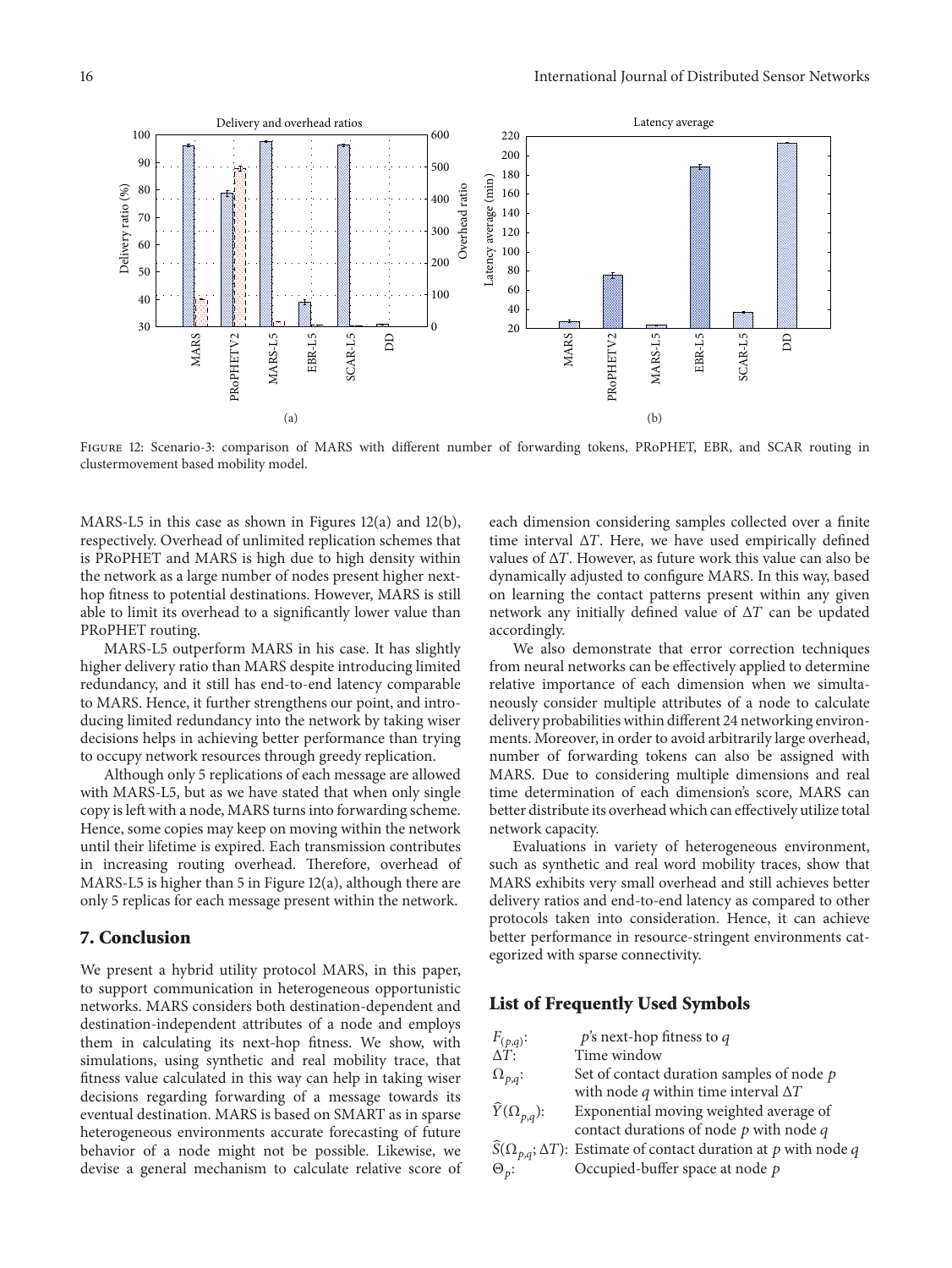| $\widehat{S}(\Theta_p; \Delta T)$ : | Estimate of free buffer space                                          |
|-------------------------------------|------------------------------------------------------------------------|
| $\lambda_{p,q}:$                    | Encounter count of node $p$ 's encounters with                         |
|                                     | node q                                                                 |
| $\beta_{p,q}:$                      | Encounter count of node $p$ 's encounters with                         |
|                                     | node q within time interval $\Delta T$                                 |
|                                     | $\widehat{S}(\lambda_{p,q}; \Delta T)$ : Estimate of rate of encounter |
| $U_{p,q}$ :                         | Set of samples of interencounter times                                 |
|                                     | between nodes $p$ and $q$ within time interval                         |
|                                     | $\Lambda T$                                                            |
| $\widehat{Y}(\mathcal{U}_{p,q})$ :  | Exponential moving weighted average of                                 |
|                                     | interencounter times between nodes $p$ and $q$                         |

 $\widehat{\mathcal{S}}(\mho_{p,q};\Delta T)$ : Estimate of meeting likeliness

: Number of tokens.

## Conflict of Interests

The authors declare that there is no conflict of interests regarding the publication of this paper.

## References

- [1] T. Clausen and P. Jaqcquet, Optimized Link State Routing (OLSR) RFC 3626, IETF Networking Group, 2003.
- [2] C. Perkins, E. Belding-Royer, S. Das et al., "Ad hoc on-demand distance vector (AODV) routing," RFC 3561, Internet RFCs, 2003.
- [3] V. Cerf, S. Burleigh, A. Hooke et al., RFC 4838, Delay-Tolerant Networking Architecture, vol. 2, IRTF DTN Research Group, 2007.
- [4] A. Vahdat and D. Becker, "Epidemic routing for partially connected ad hoc networks," Tech. Rep. CS-200006, Duke University, 2000.
- [5] T. Spyropoulos, K. Psounis, and C. S. Raghavendra, "Efficient routing in intermittently connected mobile networks: the multiple-copy case," IEEE/ACM Transactions on Networking, vol. 16, no. 1, pp. 77–90, 2008.
- [6] S. Grasic, E. Davies, A. Lindgren, and A. Doria, "The evolution of a DTN routing protocol—PRoPHETv2," in Proceedings of the 6th ACM Workshop on Challenged Networks, pp. 27–30, ACM, Las Vegas, Nev, USA, September 2011.
- [7] J. Burgess, B. Gallagher, D. Jensen, and B. N. Levine, "Max-Prop: routing for vehicle-based disruption-tolerant networks," in Proceedings of the 25th IEEE International Conference on Computer Communications (INFOCOM '06), vol. 6, pp. 1–11, IEEE, Barcelona, Spain, April 2006.
- [8] T. Spyropoulos, T. Turletti, and K. Obraczka, "Routing in delay-tolerant networks comprising heterogeneous node populations," IEEE Transactions on Mobile Computing, vol. 8, no. 8, pp. 1032–1047, 2009.
- [9] A. Elwhishi and P.-H. Ho, "SARP-a novel multi-copy routing protocol for intermittently connected mobile networks," in Proceedings of the IEEE Global Telecommunications Conference (GLOBECOM '09), pp. 1–7, IEEE, Honolulu, Hawaii, USA, December 2009.
- [10] S. C. Nelson, M. Bakht, and R. Kravets, "Encounter-based routing in DTNs," in Proceedings of the 28th Conference on Computer Communications (INFOCOM '09), pp. 846–854, Rio de Janeiro, Brazil, April 2009.
- [11] J. M. Pujol, A. L. Toledo, and P. Rodriguez, "Fair routing in delay tolerant networks," in Proceedings of the IEEE Conference on
- [12] W. Edwards, "How to use multiattribute utility measurement for social decisionmaking," IEEE Transactions on Systems, Man and Cybernetics, vol. 7, no. 5, pp. 326–340, 1977.
- [13] H. Badis and K. Al Agha, "QOLSR, QoS routing for ad hoc wireless networks using OLSR," European Transactions on Telecommunications, vol. 16, no. 5, pp. 427–442, 2005.
- [14] Q. Xue and A. Ganz, "Ad hoc QoS on-demand routing (AQOR) in mobile ad hoc networks," Journal of Parallel and Distributed Computing, vol. 63, no. 2, pp. 154–165, 2003.
- [15] C. Zhu and M. S. Corson, "Qos routing for mobile ad hoc networks," in Proceedings of the 21st Annual Joint Conference of the IEEE Computer and Communications Societies (INFOCOM '02), vol. 2, pp. 958–967, IEEE, New York, NY, USA, June 2002.
- [16] I. Gerasimov and R. Simon, "Performance analysis for ad hoc QoS routing protocols," in Proceedings International Mobility and Wireless Access Workshop (MobiWac '02), pp. 87–94, IEEE, Fort Worth, Tex, USA, October 2002.
- [17] C. Boldrini, M. Conti, and A. Passarella, "Exploiting users' social relations to forward data in opportunistic networks: the HiBOp solution," Pervasive and Mobile Computing, vol. 4, no. 5, pp. 633–657, 2008.
- [18] H. A. Nguyen, S. Giordano, and A. Puiatti, "Probabilistic routing protocol for intermittently connected mobile ad hoc network (PROPICMAN)," in Proceedings of the IEEE International Symposium on a World of Wireless, Mobile and Multimedia Networks (WoWMoM '07), pp. 1–6, IEEE, Espoo, Finland, June 2007.
- [19] H. A. Nguyen and S. Giordano, "Context information prediction for social-based routing in opportunistic networks," Ad Hoc Networks, vol. 10, no. 8, pp. 1557–1569, 2012.
- [20] P. Hui, J. Crowcroft, and E. Yoneki, "BUBBLE rap: social-based forwarding in delay-tolerant networks," IEEE Transactions on Mobile Computing, vol. 10, no. 11, pp. 1576–1589, 2011.
- [21] L. Gao, M. Li, A. Bonti, W. Zhou, and S. Yu, "Multidimensional routing protocol in human-associated delay-tolerant networks," IEEE Transactions on Mobile Computing, vol. 12, no. 11, pp. 2132– 2144, 2013.
- [22] S. Yasmin, R. N. B. Rais, and A. Qayyum, "A multi-attribute routing protocol for opportunistic network environments," in Proceedings of the 23rd International Conference on Computer Communication and Networks (ICCCN '14), pp. 1–6, Shanghai, China, August 2014.
- [23] T. Spyropoulos, R. N. B. Rais, T. Turletti, K. Obraczka, and A. Vasilakos, "Routing for disruption tolerant networks: taxonomy and design," Wireless Networks, vol. 16, no. 8, pp. 2349–2370, 2010.
- [24] A. Balasubramanian, B. N. Levine, and A. Venkataramani, "Replication routing in DTNs: a resource allocation approach," IEEE/ACM Transactions on Networking, vol. 18, no. 2, pp. 596– 609, 2010.
- [25] T. Spyropoulos, K. Psounis, and C. S. Raghavendra, "Efficient routing in intermittently connected mobile networks: the single-copy case," IEEE/ACM Transactions on Networking, vol. 16, no. 1, pp. 63–76, 2008.
- [26] F. Xia, Q. Yang, J. Li, J. Cao, L. Liu, and A. M. Ahmed, "Data dissemination using interest-tree in socially aware networking," Computer Networks, vol. 91, pp. 495–507, 2015.
- [27] S. K. Dhurandher, D. K. Sharma, I. Woungang, and A. Saini, "Efficient routing based on past information to predict